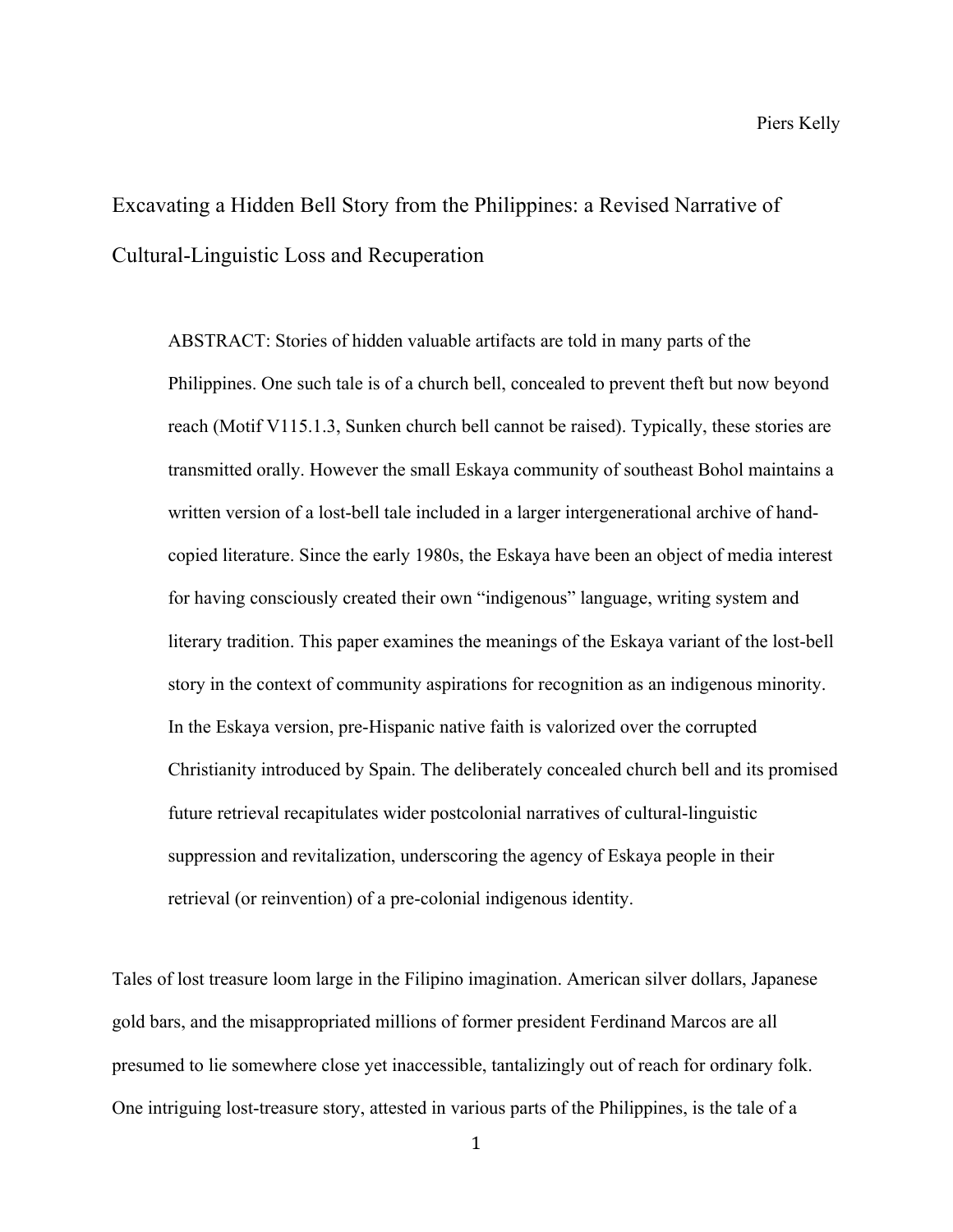church bell hidden by locals to prevent it from falling into the wrong hands; yet in its new hiding place, the bell becomes unreachable even to its rightful owners and its retrieval is fraught with danger. I argue that these narratives of loss and deferred recovery have a special resonance for colonized people coming to terms with dispossession. According to this reading, suppressed culture—represented as a reified and valuable object—exhibits its own powerful agency. Under the threat of plunder it is rendered invisible but is never wholly obliterated, and its recuperation must be performed with great care lest it wreak misfortune on the unworthy.

One detailed variant of the lost-bell story is told by members of the little-studied Eskaya cultural minority of southeast Bohol (Fig. 1 and Fig. 2) who have produced a written version of it within a larger corpus of literature that has been recopied for at least the past four generations (Ramos 1980; Cuizon 1980; Martinez 2003; Kelly 2012a). The Eskaya variant lends itself particularly well to a postcolonial reading and sheds light on the significance of lost-object stories in the Philippines at large. By examining the historical context of this tale, its folkloric intertextuality and the interpretations brought to bear on it by Eskaya people themselves, I hope to explicate its significance as a historical-political allegory and, ultimately, address the question of what it means to be a postcolonial subject in the Philippines. In my analysis of the Eskaya variant, the rescue and concealment of the bell is a recursive metaphor of native selfdetermination and resistance. Nested within an expanding series of wider moral meanings, the bell operates as a kind of pure signifier, standing simultaneously for indigenous language, religious belief, inalienable ownership, authentic culture, and nationhood.

### **<Figure 1>**

### **<Figure 2>**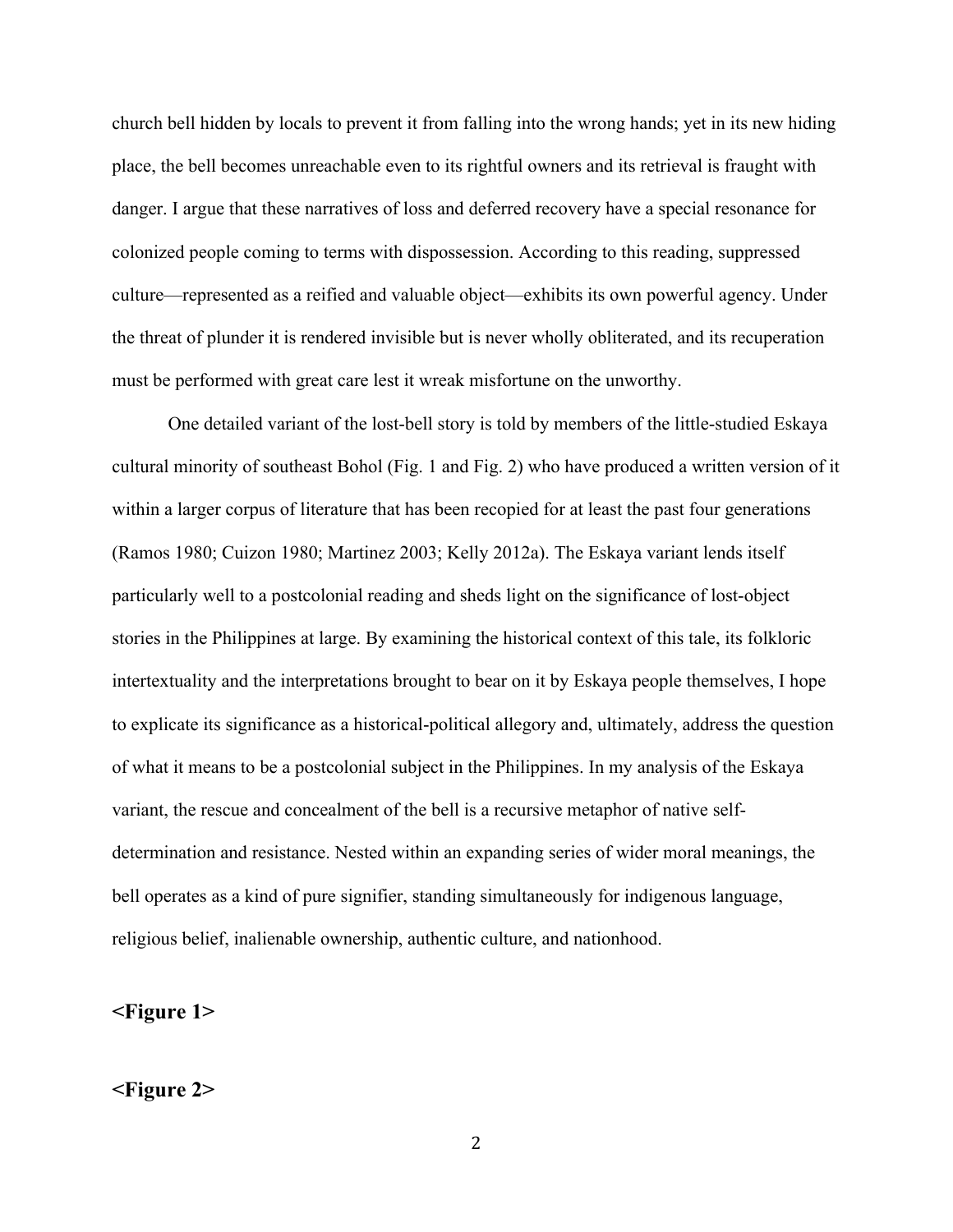## The Eskaya

With an estimated population of around 3000 people inhabiting five villages in Bohol in the southern Philippines (Fig. 2), the Eskaya community represents a unique sociological phenomenon.<sup>2</sup> Having come to wider public attention in early 1980, when touring agricultural advisers "discovered" the isolated community in the densely forested uplands of Bohol, the Eskaya were briefly an object of popular curiosity in the local media (Kelly 2012b). Though most Eskaya choose to identify themselves with the label "indigenous," the Eskayan language with its own complex script (Kelly 2016)—has only been positively traced to the 1930s and is widely believed to have been invented.<sup>3</sup> Indeed, Eskaya community leaders themselves are candid in attributing the origins of their language to the creative ancestor Pinay, an entity of uncertain age who is regarded as their *pinal inmunsiktur* (Eskayan: "first pope") (Kelly 2012a, 2012b). Moreover, Pinay's language is celebrated as Bohol's true language, suppressed and almost wiped out by successive waves of foreign colonists. Today Eskayan is spoken and written in a few special domains by about 20 percent of the Eskaya population; the language of day-today communication in the Eskaya villages is Visayan (also known as Cebuano), the dominant language of the southern Philippines.

Language is not the only recent expansion of the local cultural repertoire: traditions of Eskaya dress, music, dancing, governance, spirituality, and literature are understood, in Eskaya oral history, as dormant but authentic indigenous practices that were either revived or inspired in the lifetime of a former leader by the name of Mariano Datahan (ca. 1875–1949). This has created something of a paradox. On the one hand, the Eskaya community—with its hereditary chieftains, local laws, language, and folklore—neatly conforms to popular notions of how a Filipino indigenous community should look and behave. On the other hand, the apparently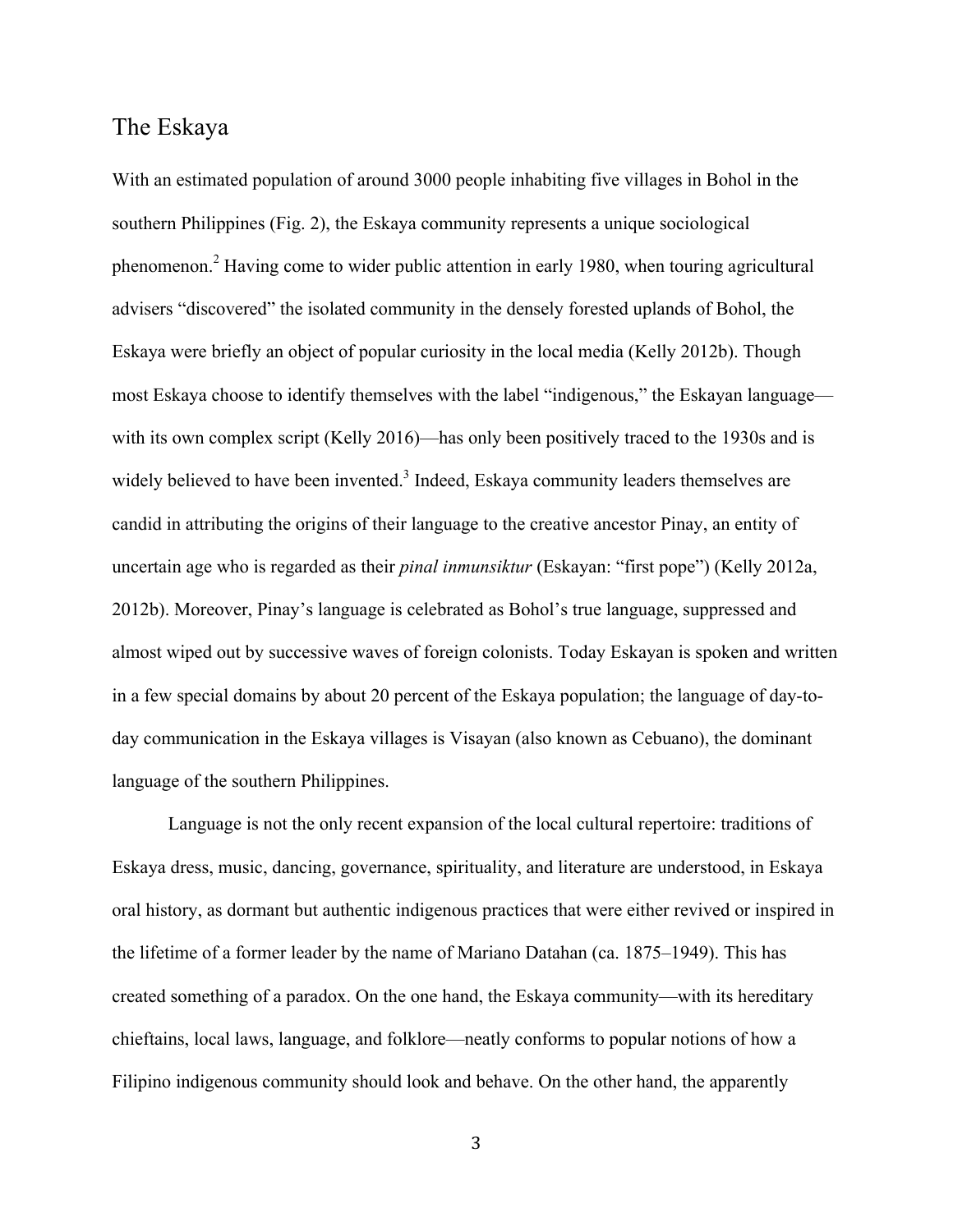shallow time-depth for Eskaya cultural practices and the undisguised creativity of their origins undermines the supposed "timelessness" and "naturalness" associated with popular archetypes of indigeneity. What is certain, however, is that the existence of Eskaya community in Bohol long predates the promulgation of indigeneity as a juridical concept in the Philippines (Kelly 2014), and thus Eskaya culture cannot easily be dismissed as a hoax perpetrated on a gullible public, nor as a play for government assistance as some have argued (Logarta 1981). Indeed, documentary evidence indicates that the community can be traced as far back as (at least) 1902 when US authorities were reporting on the activities of dissident groups in the aftermath of the Philippine– American War (Philippine Commission 1904, vol.3, 116). Moreover, it is a well-established pattern among other Philippine cultural minorities that those skilled in verbal arts tend to assume leadership roles and become arbiters of (sometimes rapid) change, particularly in conditions of cultural stress (Meñez Coben 2009, 12, 230–231, 360). If, therefore, the Eskaya "revival" initiated by Mariano Datahan was not primarily an assertion of indigenous identity or a spurious quest for minority rights, then what was it?

There is no single or satisfying answer to this question and scholarly studies of the Eskaya are still remarkably few. Perhaps due to the distracting debates over cultural authenticity and sensational speculations in the local media—for example, that the Eskaya are descendants of Etruscans (Payot 1981; Abregana 1984), a lost tribe of Israel (Tirol 1993), or a cult (Logarta 1981; Peralta 2005)—the important task of describing and understanding Eskaya cultural forms has not received the full attention it deserves. Nonetheless, several committed Filipino graduate students have produced short ethnographic sketches (Hinlo 1992; Martinez 1993; Orcullo 2004; Estorba 2006) and preliminary linguistic descriptions (Torralba 1991a, 1991b, 1993; Consul 2005). My own research has centered on a descriptive and historical analysis of the idiosyncratic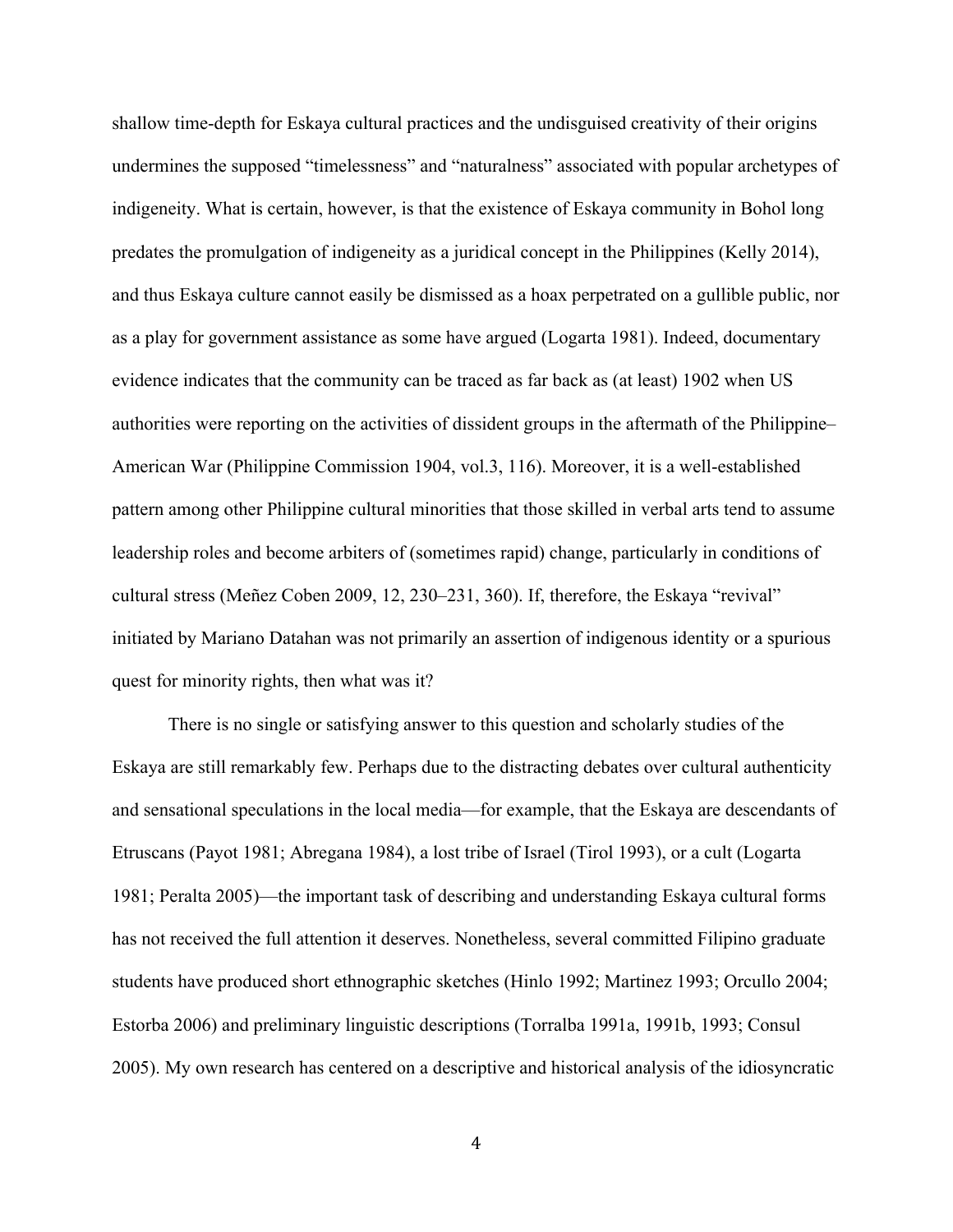language and script, used today by approximately 550 people in Taytay, Biabas, Lundag, and Cadapdapan (Fig. 2). As an Australian government intern, I undertook fieldwork for this study via the service center of the National Commission on Indigenous Peoples in Bohol from late-2005 to the end of 2006. During this time I conducted regular visits to the villages of Biabas and Taytay where I was permitted to photograph thousands of pages of Eskaya manuscripts—some of which were carved on wood—and to witness readings and scholarly discussions of the texts. Later, as a PhD scholar, I returned for further fieldwork in Biabas, Taytay, and Cadapdapan over the dry seasons of 2009 to 2011. This later research was also centered on the form, structure, and history of the Eskayan language but incorporated the collection of relevant oral histories, genealogies and local folklore.

My grammatical and lexical analysis has indicated that Eskayan is not related to regional languages, but appears to be planned as a mixed language fusing a modified Visayan morphosyntax (Kelly 2012c) to a lexicon that has taken phonological and semantic inspiration from Spanish, English, and regional Visayan dialects (Kelly 2012a). This analysis is consistent with the traditional Eskaya attribution of the language to a creative ancestor, but whether the pope "Pinay" was a real or mythological individual cannot be known. For the purposes of analysis I have treated Pinay as a heuristic, suggesting that he may have designed Eskayan as a strategic reaction to the dominance of colonial languages including the prestige dialect of Visayan introduced from the neighboring island of Cebu.4

The relative scarcity of archeological and archival sources for the southeast uplands of Bohol means that historical context in which the culture hero Pinay's language was created is harder to delineate. According to oral histories and genealogies, the immediate descendants of Eskaya people alive today were members of the Iglesia Filipina Independiente (Philippine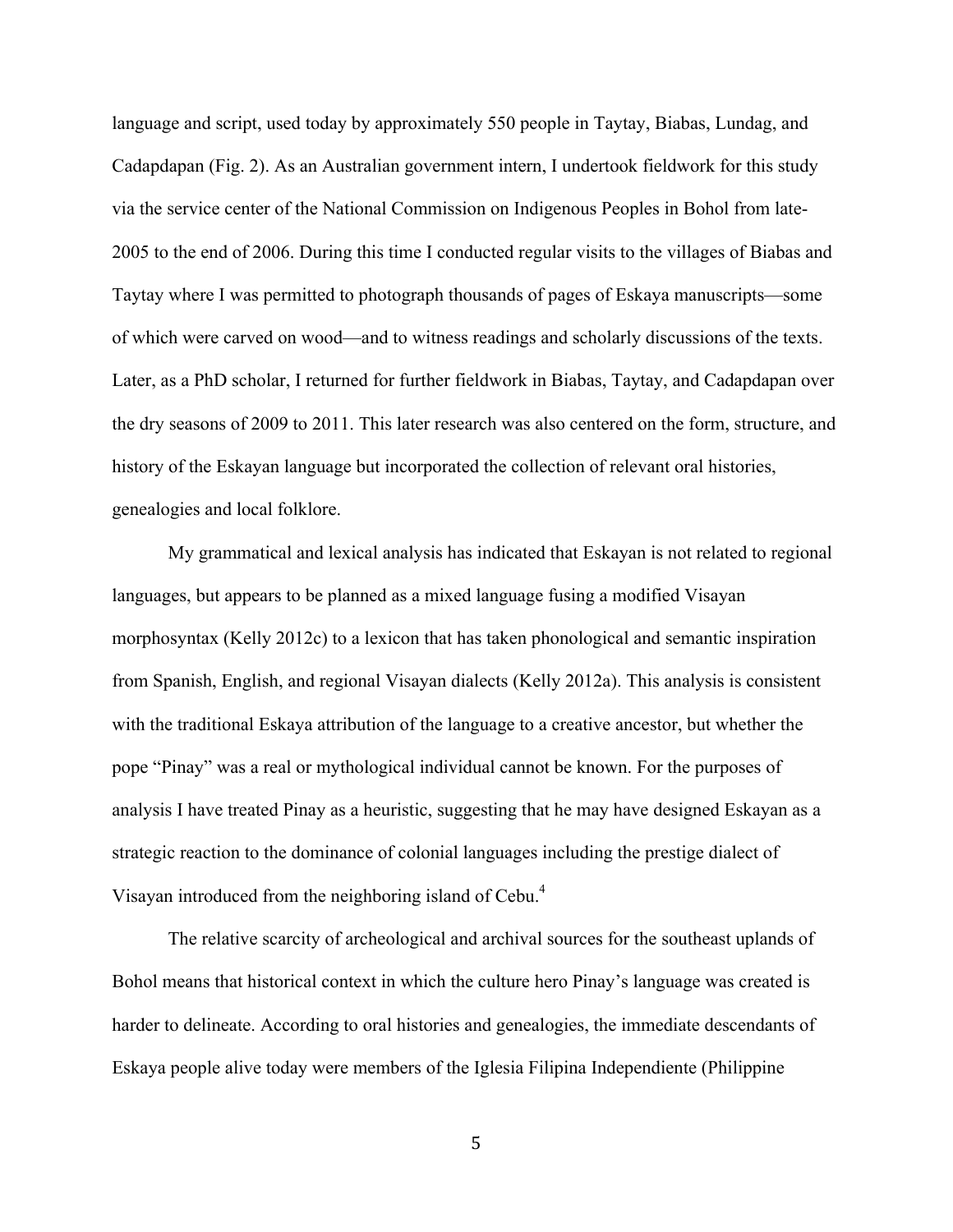Independent Church) from its foundation in 1902, and their leader Mariano Datahan enforced an austere and highly codified lifestyle for the new converts. Wars, occupations, and migrations also feature prominently in Eskaya oral history in which narratives are framed by Bohol's famous Dagohoy Rebellion (1744–1829), the Philippine–American War and subsequent displacement of internal refugees in Bohol (1899–1902), and the Japanese occupation (1941–1945). It is well known that patriotic millenarian movements proliferated in the Philippines from the 1890s onward, and were given further impetus by the Philippine–American War (Sturtevant 1976, 118). Like the Eskaya community, these movements were often advanced by talented verbal artists who promoted strict behavioral regimes, and adherents referred to their leaders as "Popes" (Meñez Coben 2009, 14, 231; Kelly 2012a, 251–262). However, while linguistic, historical, and genealogical data are invaluable for painting a detailed contextual picture they tell us less about the actual motivations and inspirations of the community itself, and of what it means to be Eskaya today.

# The Eskaya Literary Corpus

It is here that an intertextual analysis of Eskaya traditional literature—a hand-copied archive of folklore and expository texts—can provide invaluable insights. Within this corpus, the brief story referred to as "The White Bell" is a short and fascinating variant of a classic lost-bell story from the Philippines, and provides an enriched perspective on Eskaya ways of being. Before analyzing "The White Bell" in detail, it is worth briefly describing the larger corpus of Eskaya literature to which it belongs and its attendant practices of literary reproduction, transmission, and interpretation.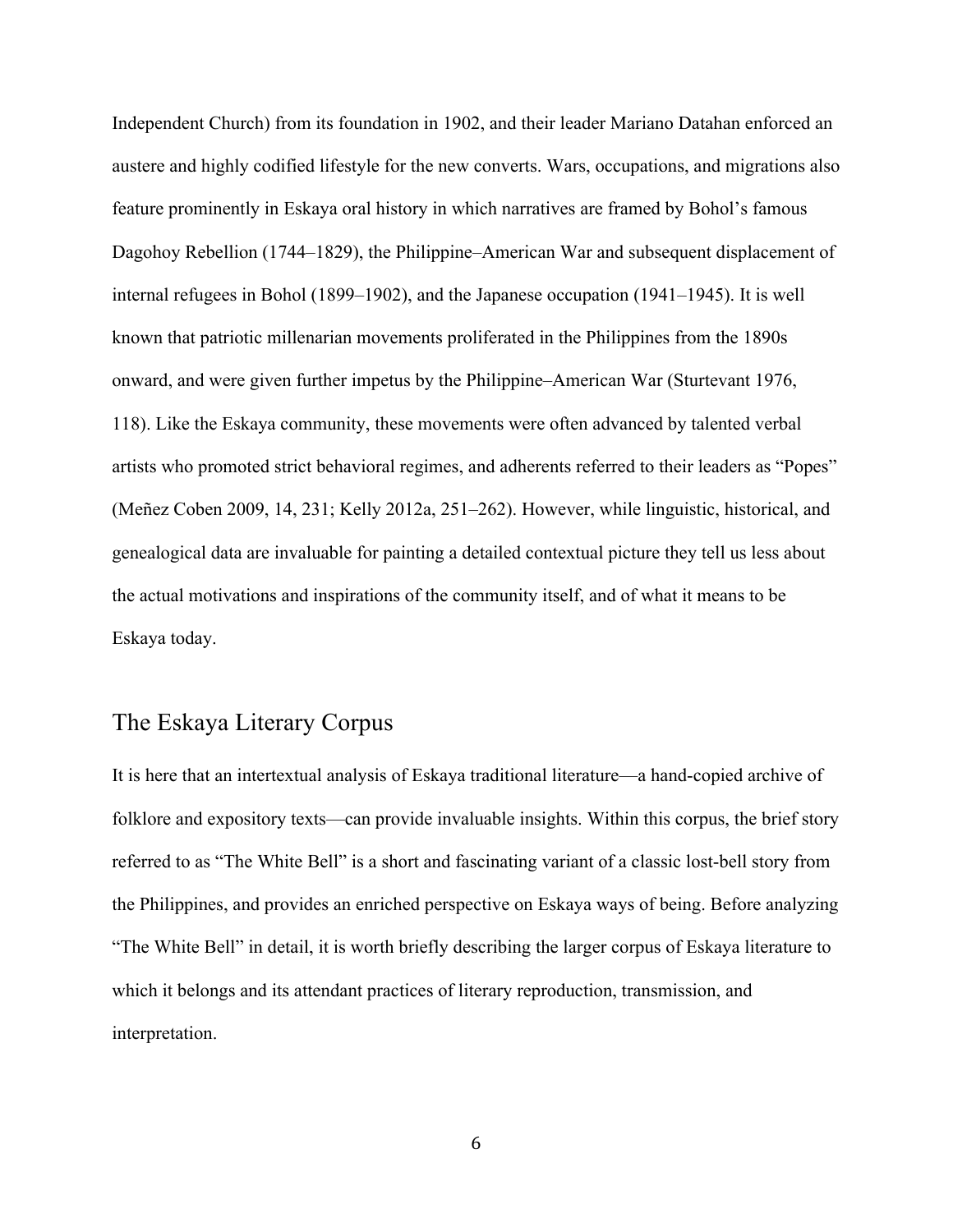According to Eskaya oral history, the revitalization of Eskaya culture began after Mariano Datahan discovered carved wooden tablets written in a forgotten language. Supposedly carved by Pinay, they had been stored in cave for safekeeping against the destructive policies of the local friars who were bent on burning all the native literature. After deciphering Pinay's language, Datahan began to teach it to his followers in the village of Biabas (Fig. 2), and to reacquaint them with their forgotten folklore. In another account, it was Datahan himself who received direct linguistic inspiration from the ancestral past, and he wrote down the language and stories on wooden tablets which were then stored away for protection in a cave by his followers. Faustina Viscayda, who died in 2009 at the age of 85, recalled that as a young girl she acted as a scribe for Datahan, who dictated these stories to her and to other scribes who recorded them in writing for the first time (Martinez 1993). In any event, Datahan is credited with the feat of reanimating the lost Eskayan language and literature of Pinay and of retransmitting it to his followers.

Nowhere in the literary corpus itself, comprising over 25,000 words of handwritten text, is there any explicit mention of native records being destroyed by the Spanish nor of Eskayaninscribed tablets being hidden in a cave for protection, but Eskaya people regard these events as factual and even self-evident—the cave in question can be found a short distance from Biabas. This oral explanation has become central to the corpus of written Eskaya literature and continues to inform its local interpretations.

Today, five Eskaya stories form what I refer to as the "Canonical Literature." These are taught in classes that take place on Sundays in community-organized schools in Taytay, Biabas, and Lundag. Using the Eskaya script, students are expected to transcribe these stories as a necessary part of their linguistic and cultural education (Fig. 3). The literature is always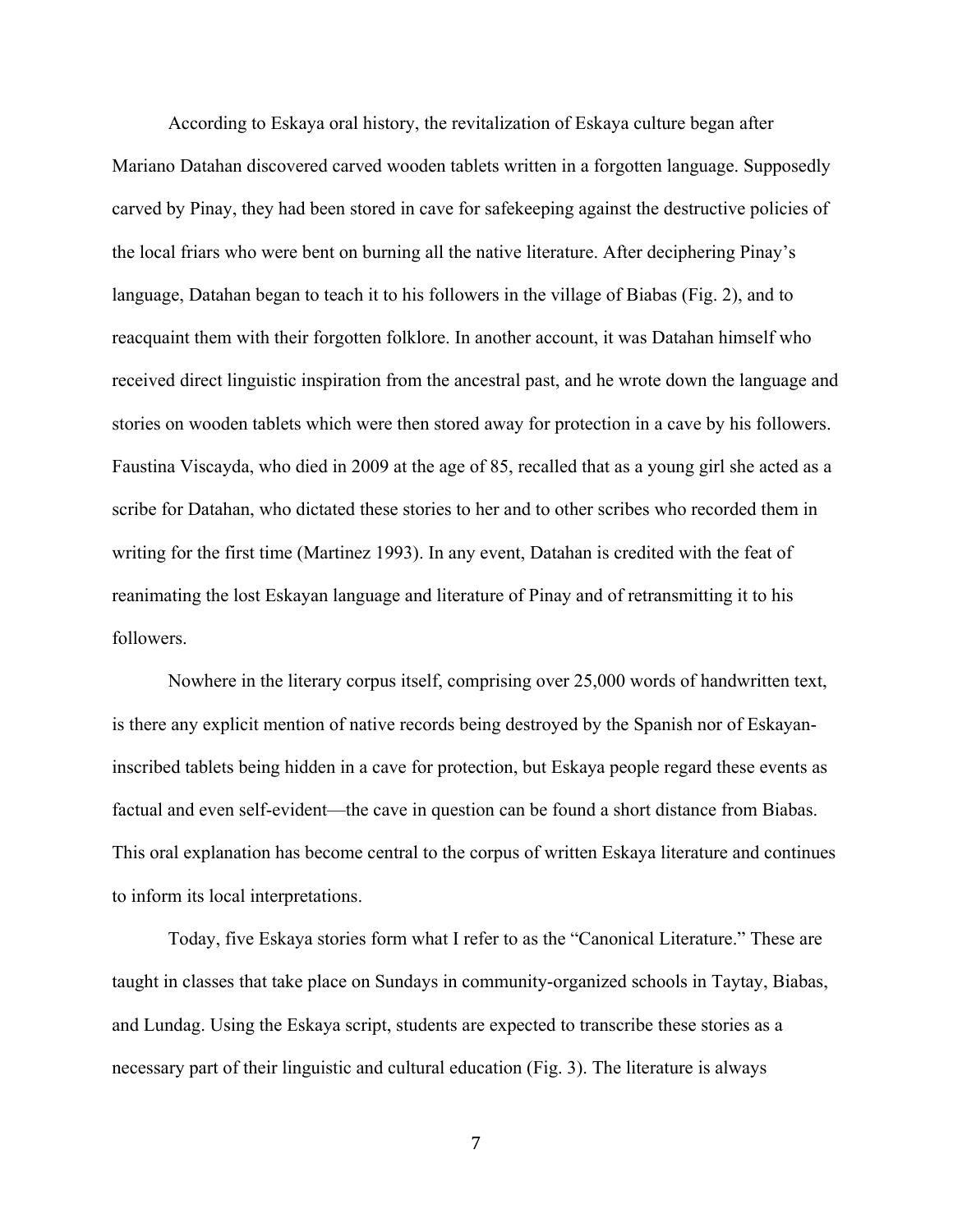reproduced with an accompanying official translation such that Eskayan is found on the left page of the notebook with its Visayan rendering on the facing page, or vice versa (Fig. 4); the Eskayan script is adaptable to both languages. In my own assessment of these facing-page documents, it is apparent that the Eskayan text is actually a translation from a Visayan original and not the other way around.<sup>5</sup> Non-canonical texts are rarely introduced to the traditional school system but are read aloud and recopied by Eskaya students in informal study groups. While most stories are written in both languages, certain Eskayan texts are available only in Visayan, and one story is in Eskayan only.

### **<Figure 3>**

### **<Figure 4>**

Eskaya stories are today treated as authorless texts—a fact which has implications for their reproduction and modification. Despite the value placed on scrupulous copying, no two Eskaya texts are identical. Confusingly, it is often impossible to know where one text ends and another begins. From notebook to notebook, near identical stories may go by several different names, while texts with the same name can differ considerably in their content. The proliferation of differences across texts does not seem to have generated any conflict over which represent the "true" or orthodox versions, though chieftain Juan Datahan has expressed the view that the texts in the foundational Eskaya village of Biabas (Fig. 2) are the most authentic as they are more proximal to Mariano Datahan (Martinez 1993, 78). Nevertheless, oral interpretations and retellings of Eskaya literature are relatively consistent across communities.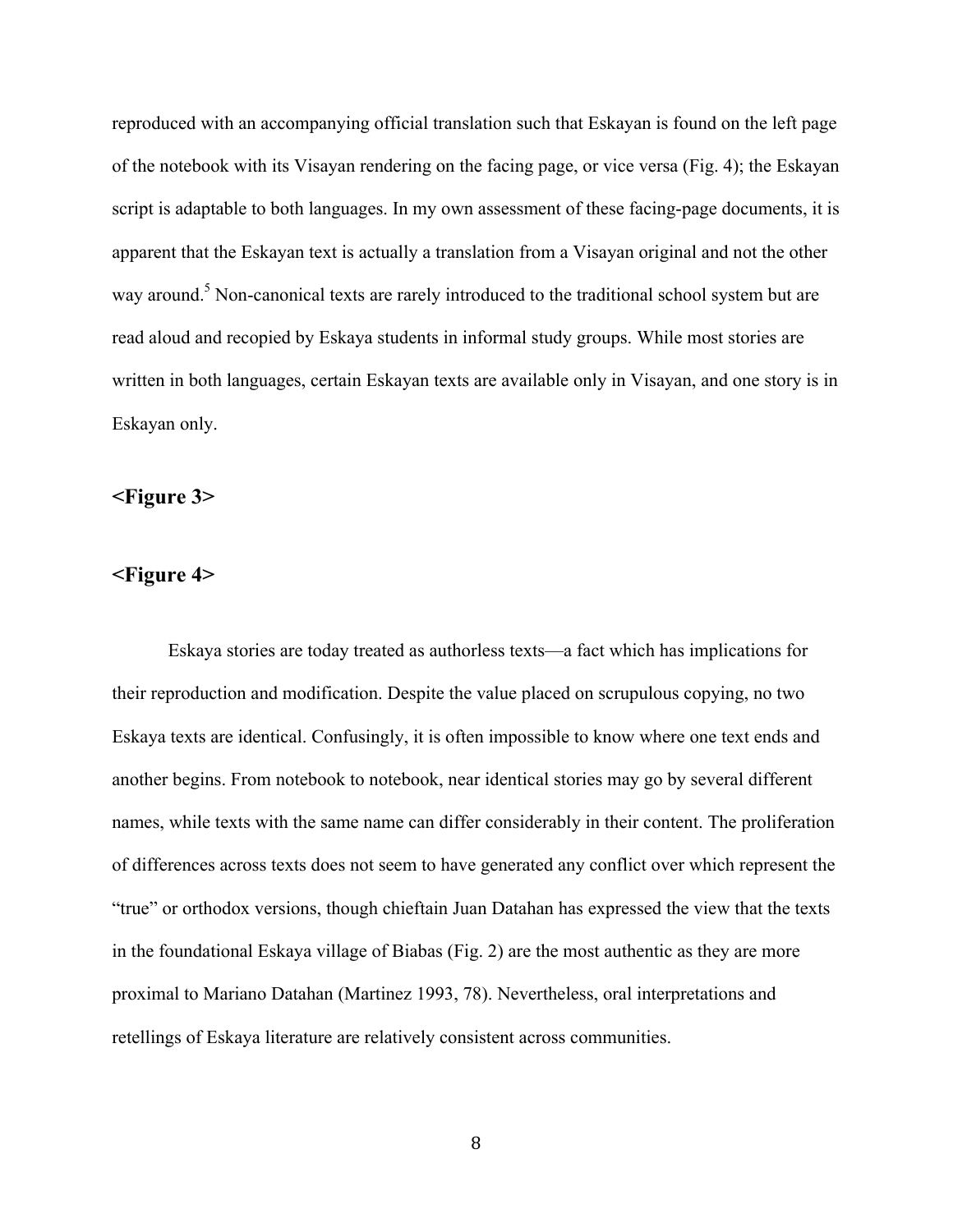The critical importance of writing to Eskaya history and cultural identity defies any easy association of minority Philippine communities with oral tradition.<sup>6</sup> Writing is vital to the creation mythology of Eskayan: the ancestor Pinay developed writing from the human body and it was by means of a written channel that Pinay's creation was imparted to Mariano Datahan. According to one traditional text a language without writing is simply *hangin sa baba* (Visayan: "air in the mouth") (Martinez 1993; Kelly 2012a), while cultural legitimacy hinges on the form this writing takes. Even today, claims and counterclaims over the antiquity and authenticity of the Eskayan language in Bohol's media are most frequently oriented to the script, and tend to presuppose that writing is the true essence of the language. These debates reflect an ongoing preoccupation in the Philippines with pre-contact literacy as an index of cultural sophistication, and with paleographic remains as material evidence of indigenous civilization. The story of Pinay's prudent decision to hide Eskayan tablets in a cave must be seen in the context of a belief common throughout the Philippines that Spanish missionaries destroyed all the native archives upon their arrival in the islands in order to make way for their own governing structures (Pajo 1954; Zaide 1959; Ileto 1979; Beyer 1979; Aguilar 1994; Ongsotto and Ongsotto 2002). Given the policies of Bishop Diego Landa de Calderon, who notoriously ordered the destruction of Maya codices in Mexico in the early-sixteenth century, the suppression of native literature is certainly plausible. In the Philippines, however, no historical evidence favors the view that such conflagrations ever took place.<sup>7</sup>

### Lost Bells and Other Treasures

The story of a bell hidden in the depths of the Abatan River on the west coast of Bohol is recounted and recopied by members of the Eskaya community, but the tale itself is not original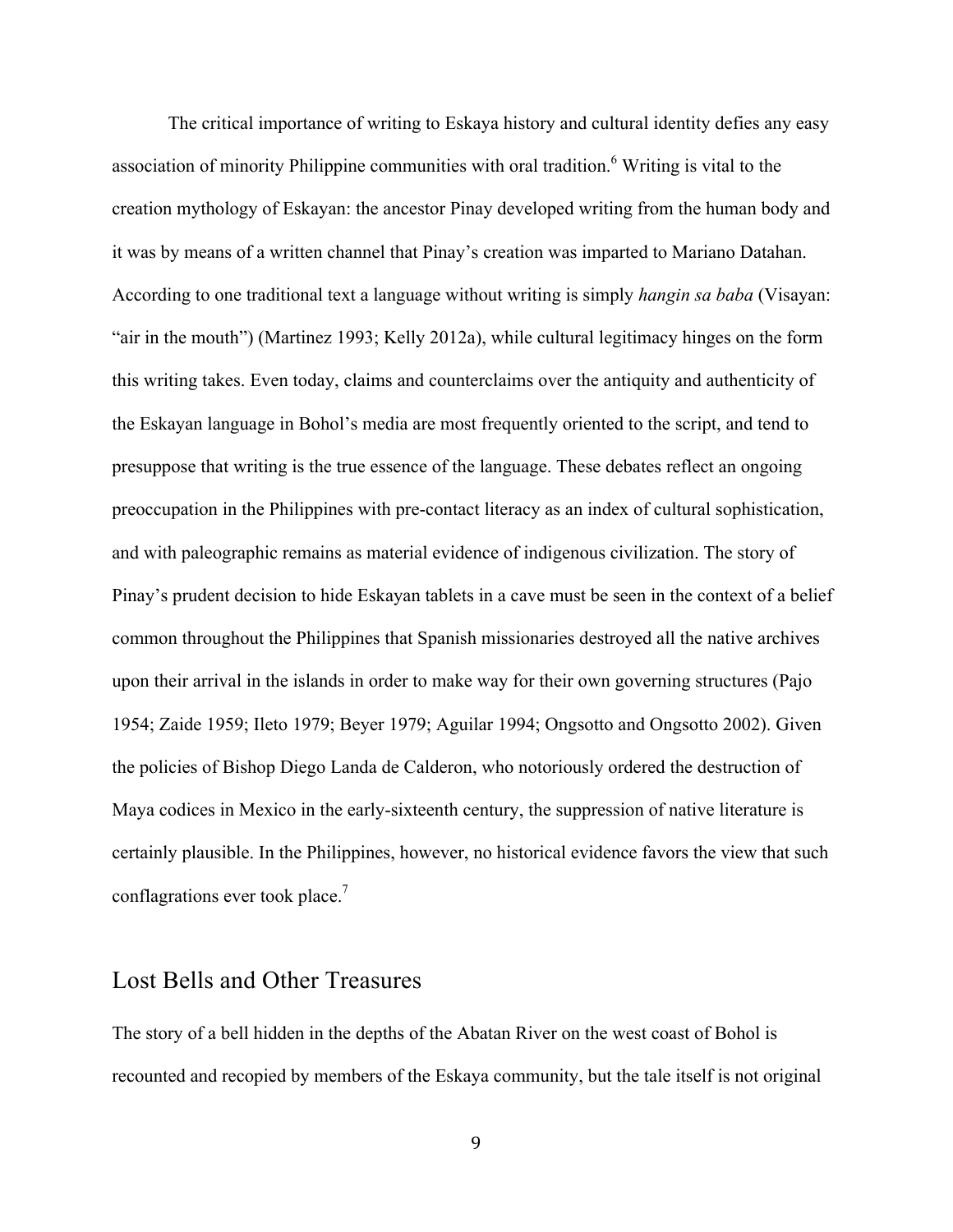to the Eskaya and is in fact relatively well known in other communities throughout the island. In its simplest form, a bell belonging to the native people is said to have been requisitioned by Spanish priests who hoisted it into the bell tower of a church. But the bell was reclaimed by the people who took it to the Abatan River and let it sink so that the foreigners would never again be able to get hold of it (Motifs D1654.10.1, Bell sunk in sea can be raised only under certain conditions; V115.1.3, Sunken church bell cannot be raised). A more detailed local variant casts Tamblot, a seventeenth-century Boholano rebel, as the hero. Tamblot had been given the bell by the Spanish authorities, but when a priest wanted to take it back to install in a church, Tamblot refused and hid it in a large bend of the river. To this day, it is said that the bell can be seen glinting under the water's surface at dusk.

Further variants within the lost-bell cycle are recorded beyond Bohol. According to legend, the bell from the church of San Francisco de Manila was found floating in the bay and all the Spanish religious orders gathered to help bring it to land. But despite the small size of the bell, it proved too heavy and only when all the clergy had left the scene did it allow itself to be lifted with surprising ease. The bell is said to sound without being rung (de los Reyes y Florentino 1889; compare Motifs F960.1.4, Bells ring without human hands when a saint is born; V222.6.1, Church bells ring without aid of human hands at death of holy person).

In the Bicol region of the northern island of Luzon, a church bell was said to have been hidden in a lake from marauding Moro pirates who had heard it ringing as far away as Mindanao. But after the pirates departed, the people were unable to recover the bell and their efforts provoked a mighty storm (Ratcliff 1951, 233). Similarly, in Mindoro Oriental, a golden bell was said to be buried to prevent its capture by approaching Moro pirates. Soon after, a tree grew above the bell, bearing bell-shaped wax apples known as *makopa* (Eugenio 1993; compare Motif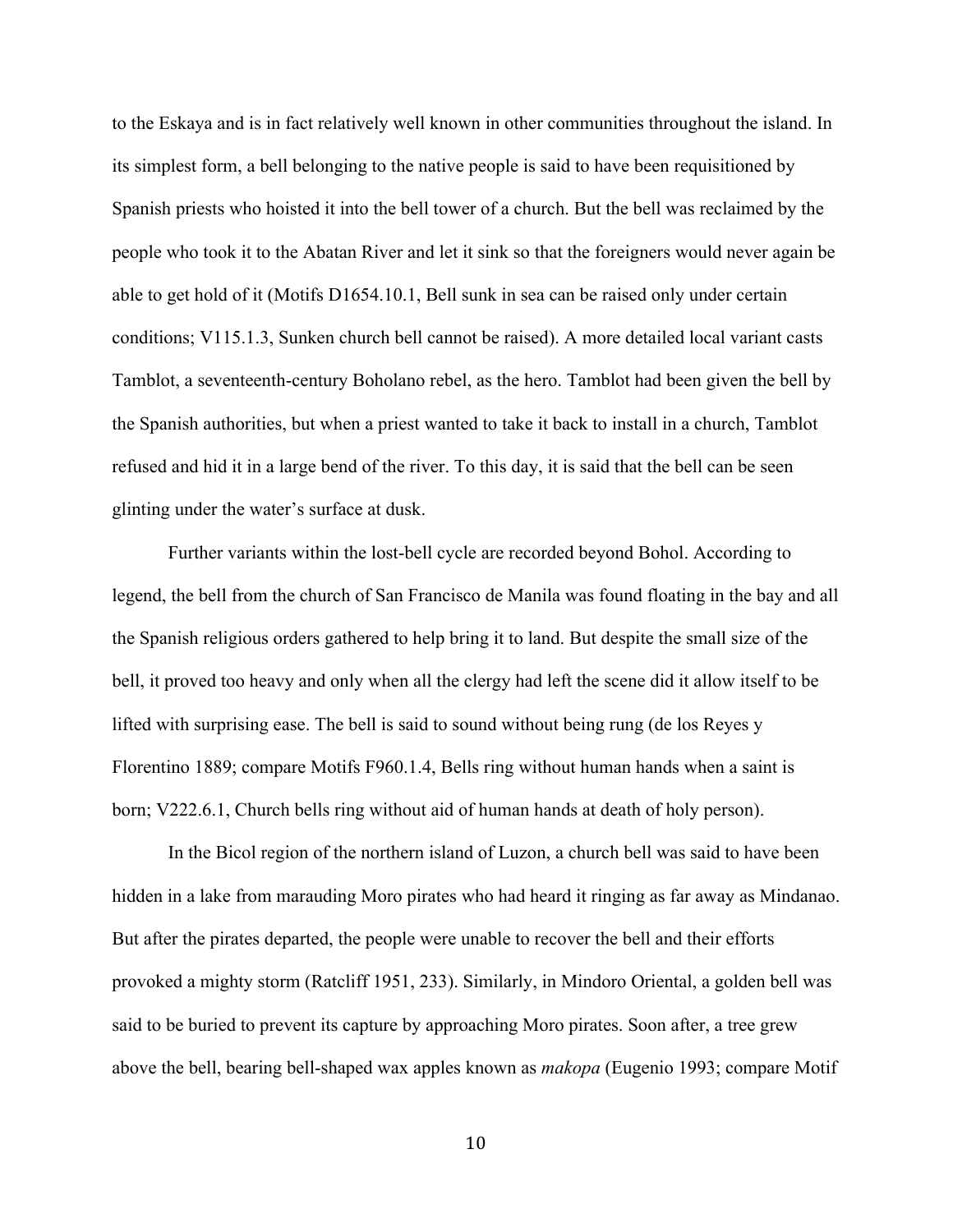F979.6, Tree grows through saint's bell). Further north in Ilokos, a story is told of a magic rainmaking bell given to the villagers by an *anito* ("nature spirit"). The people in the vicinity grew jealous and tried to steal it, so the villagers buried the bell in the forest and a great drought ensued. Sadly, nobody could remember where the bell was buried. A boy wandered into the forest and found a wax apple tree with its bell-shaped fruit. He alerted the villagers who dug beneath the tree and found the bell, ending the drought (Eugenio 1993). Another tale recounts that the old township of Bay, on the shores of Laguna de Bay south of Manila, sank into the water and that the bell at the top of the church's bell tower can be seen when the water is clear (Ratcliff 1949, 275).<sup>8</sup>

More commonly, tales of buried gold, silver, and generic treasure are recounted throughout the Philippines. In Bohol alone, there are many such recuperation narratives in which a lost artifact is hidden by a heroic ancestor in order to be retrieved by a future hero, usually with the prohibition that the object must be reclaimed by the right person at the right time or disaster will ensue (ATU 745A, *Treasure always comes to predestined owner*). The treasure of Bohol's most famous rebel, Francisco Dagohoy (1724–c. 1782), ransacked from church estates, is said to be buried in caves in the cliffs of Kailagan, but anyone who seeks it will die unless they use it to fight for the freedom of the Boholano people. Just as Tamblot's bell can be seen glinting under the surface of the water at dusk, Dagohoy's treasure is reputed to shine from the cliff-face at sunset (VB Tirol 1968, 53).

A more recent recuperation narrative in Bohol concerns the World War II occupation. Japanese soldiers are believed to have buried bars of gold at Mount Puwawan, but those who search for them risk losing their lives. The story goes that a group of American engineers planned to bulldoze the mountain to find the treasure but some members of the group died from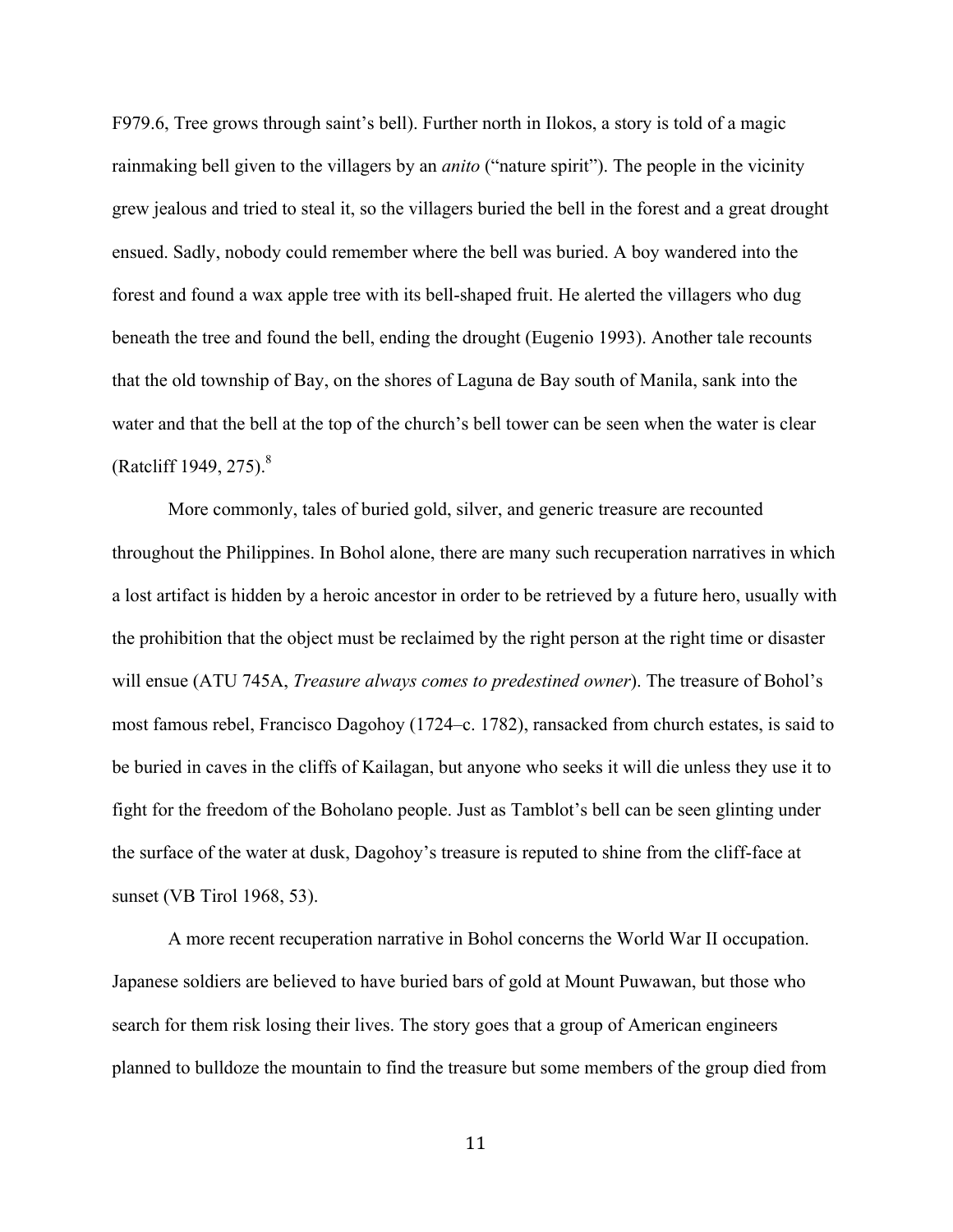mysterious illnesses so the project was cancelled (Aparece 2003, 104). Lucetta K Ratcliff has collected a thematically similar tale from the Botocan River in La Laguna province (1949, 264– 265). Set "during the guerrilla warfare between the Americans and Filipinos," the story describes a tree covered in mysterious inscriptions in an unrecognized language that grew in front of a waterfall. Behind the waterfall lived a wealthy water spirit who gave a poor peasant girl money and golden jewelry, with the injunction not to tell anybody where she got it from. When her mother eventually compelled the girl to tell the truth, her new treasure disappeared. After the Americans learned of the treasure in the cave they tried obtain it but were continually thwarted. Today, "whenever an American or any foreigner goes there, even if it be Mr. William H. Taft [the US Governor-General of the Philippines 1901–1904], it rains heavily although the sun shines brightly" (1949, 266).

As an outsider to the Philippines these stories have intrigued me for what they appear to reveal, not about the locus of lost wealth but about the postcolonial national psyche. A striking common theme is that of resources unjustly withheld from their deserving recipients, corresponding to periods of colonial occupation and political suppression. Just as the original confiscation of resources was overshadowed by violence, there is always a danger associated with their recovery. Here, a kind of malignant agency is ascribed to the treasure such that the undeserving claimants are always punished for their presumption. In the Mount Puwawan and Botocan River tales, the Americans—themselves participants in the colonial exploitation—are justly stopped in their tracks for their greed and hubris by environmental conditions beyond their control. Dagohoy's treasure is regarded as the rightful property, not of the Spanish churches from which it was looted, but of future rebels. Likewise, the white bell in the Eskaya variant of the tale belongs exclusively to the resurrected martyrs of Bohol.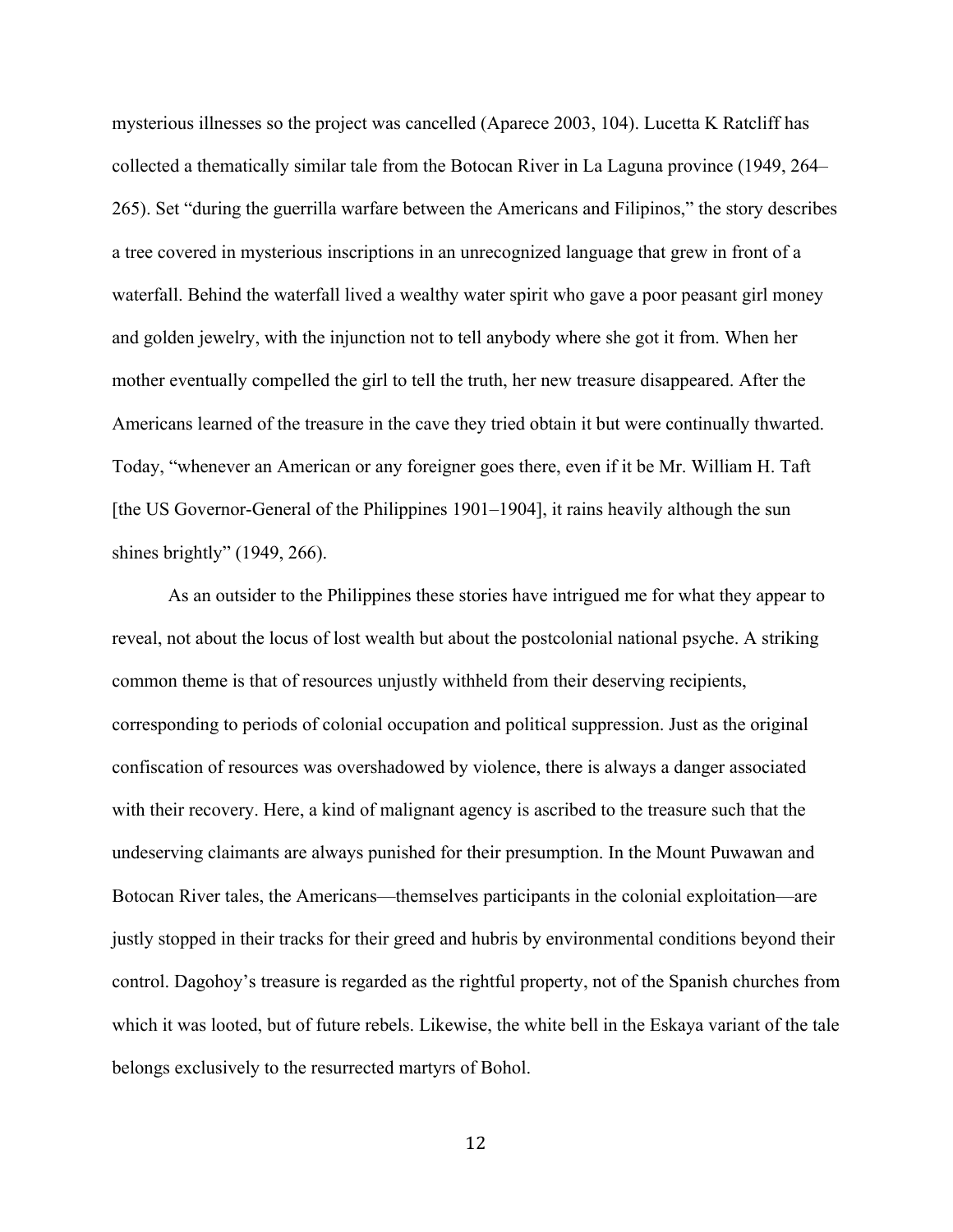I argue that these stories are not just about lamenting a loss of resources but are also a way of accounting for a perceived cultural deficit in terms of intangible heritage, as alluded to, for example, in the mysterious language carved on the tree in the Botocan River tale. In other words, they serve as a cryptic response to what the preeminent Filipino nationalist José Rizal described as "the specter of comparisons" (*el demonio de las comparaciones*), or the temptation to compare the Philippines unfavorably with other nations (Rizal 1886; and see especially Anderson 1998). As Rizal would later put it in his account of the Filipinos' historical humiliation:

Then [after attachment to the Spanish crown] began a new era for the Filipinos; little by little they lost their old traditions, the mementos of their past; they gave up their writing, their songs, their poems, their laws in order to learn by rote other doctrines which they did not understand, another morality, another aesthetics different from those inspired by their climate and their manner of thinking. Then they declined, degrading themselves in their own eyes; they became ashamed of what was their own; they began to admire and praise whatever was foreign and incomprehensible; their spirit was dismayed and it surrendered. ([1889–1890] 1972, 130–131)

This statement precedes a narrativized explanation of how Filipinos at last began to rediscover and reassert their native pride in the face of Spanish opposition, a sentiment that would ultimately lead to Rizal's own execution in 1896. Nonetheless, former colonizers continued to present native Filipino culture as imitative and empty—a void to be filled in with original content from the West (see commentary in Cannell 1999, and Thomas 2012).<sup>9</sup> This discourse has generated a kind cultural inferiority complex popularly termed by Filipinos today as "the colonial mentality" (Root 1997; David and Okazaki 2006). Recuperation stories provide a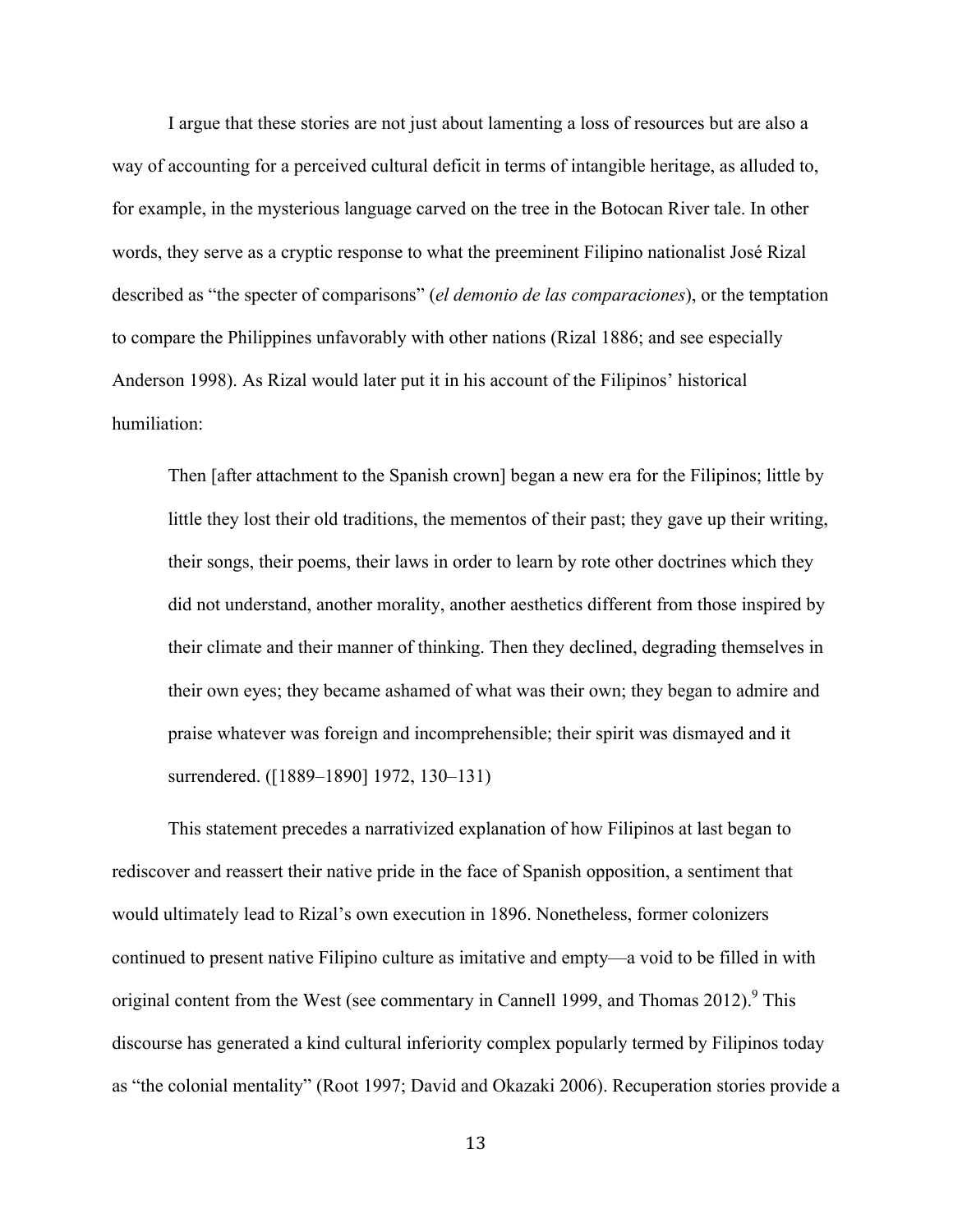subversive counter-narrative to the colonial mentality whereby the debilitating comparison (or its specter) is forestalled. The legitimate culture and political sovereignty of the colonial subjects is embodied as a suppressed treasure that is never completely eliminated but merely suspended with the promise of future recuperation. It is here that the lost-treasure narratives articulate with another classic recuperation motif of Philippine folklore—that of the *hari sa bukid* (Visayan and Tagalog: "king in the mountain"). In this tradition, an ancient king lies sleeping within a mountain and is expected to wake at propitious moment to free the land from foreign invaders (Mojares 1974; Ileto 1979; Motifs A571, Culture hero asleep in mountain; A580, Culture hero's expected return; A581.2, Culture hero returns and aids followers in battle). The story of the sleeping king gained further impetus in the revolutionary period of the late-nineteenth century when the king was more explicitly identified with Philippine national independence (Ileto 1979, 125, 234).

Despite the clear metaphorical power of Philippine recuperation narratives, materialistic and literal interpretations should not be dismissed out of hand. After all, part of what makes such stories compelling is the conviction with which they are recounted and the immediacy of their subject matter. Over the years, stories of lost treasure in the southern Philippines have been told to me without equivocation. Lucky treasure-finders were often identified by name, and material evidence of past excavations pointed out in the landscape: a heap of displaced earth on the edge of a mountain slope, an uneven house post, a ceramic fragment retrieved from a cave.<sup>10</sup> Unregulated treasure hunting for Japanese gold has even led to appeals from prominent archeologists to preserve important cave sites from reckless disturbance (Ronquillo 1995).

Indeed, many Boholanos are inclined to speak of the lost bell as a literal artifact and at least two attempts have been made to reclaim it. In the 1930s, Bohol's Provincial Vice Governor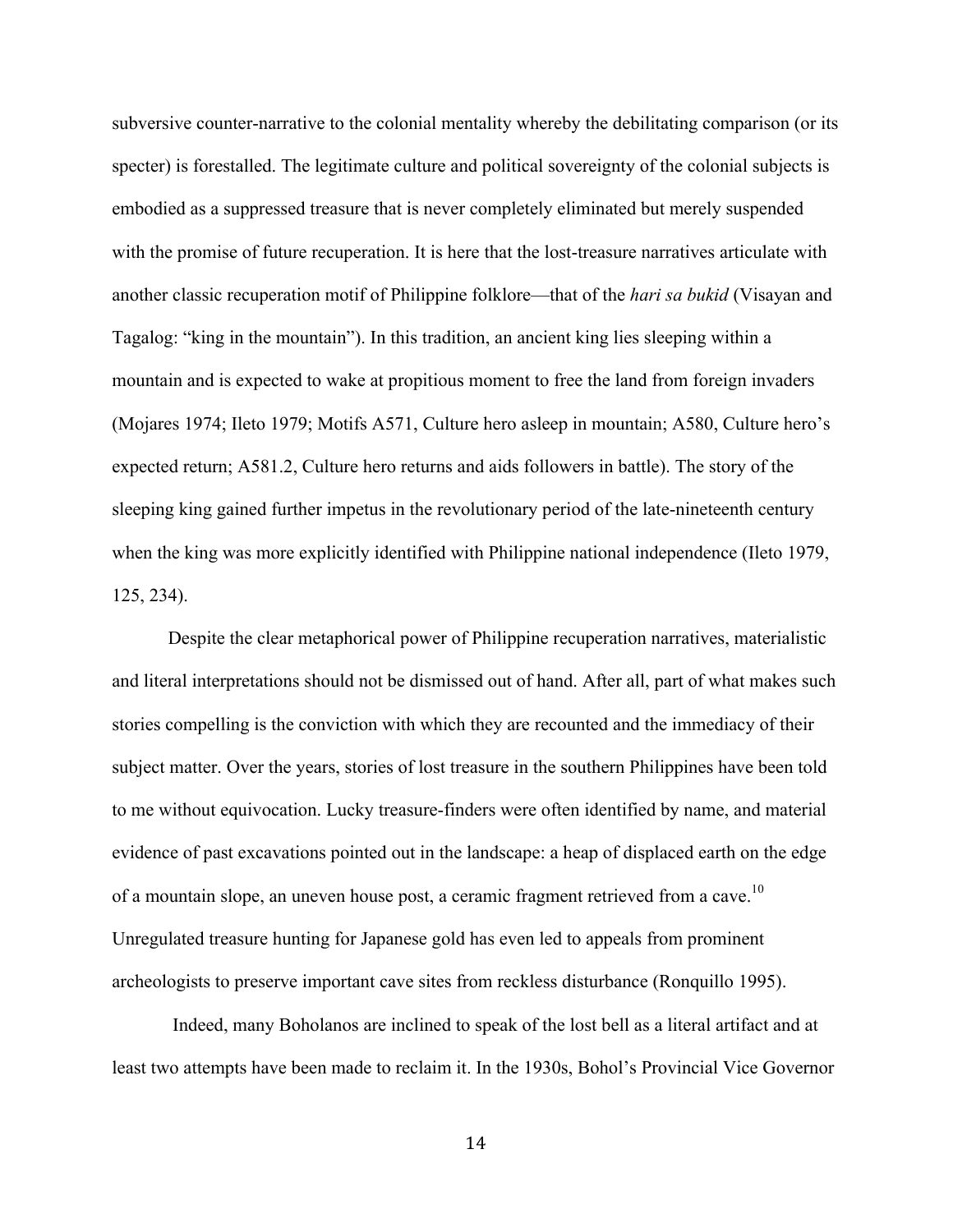Timoteo "Iyo Tiyo" Butalid headed an expedition to raise the bell from where it was presumed to lie at the confluence of the Biga and Abatan Rivers. Butalid was himself an amateur folklorist who together with Domingo Torralba contributed several cave stories from Bohol to H. Otley Beyer's unpublished compilation of Filipino ethnography in 1916 (Torralba and Butalid 1916). A more recent venture was an informal exploration of the Inambacan Cave near Antequera in 1985. The team consisted of Dennis Drake (a former Peace Corps volunteer and now director of Bohol's International Deaf Education Association), another American by the name of Stephen Williams, and the local columnist Jes Tirol. In Drake's recollection, Tirol's motivation for joining the group was to search for a lost bell (Kelly 2012a, 45–49). As water from the Inambacan Cave ultimately flowed into the Abatan River, Tirol possibly imagined that the cave itself was a plausible hiding place for the bell. What he claimed to find instead were writings carved on the wall of the cave which he was able to photograph. Four years later he reexamined his photographs and interpreted the writings as being both Eskayan and Ancient Hebrew, estimating them to be 1300 years old (Tirol 1989a, 1989b); they have not yet been corroborated or archeologically verified.

At this time, the "discovery" of the Eskaya community was still recent in the public imagination. No analysis of the script or language had been made and the debate about the group's origins was taking place in a politically sensitive climate. In the aftermath of the Marcos dictatorship, critics were still in the process of gleefully debunking the Tasaday, a "lost" indigenous community of Mindanao that had supposedly been invented by the regime's allies as a propaganda tool (see especially Berreman 1992; Iten 1992; for a selection of counter-critiques see Dumont 1988; Molony 1992; Lee 1992; Nabayra and Rogel-Rara 1992; Reid 1992; Hemley 2004; Kelly 2014). In this national context, the fortuitous discovery of "ancient" Eskayan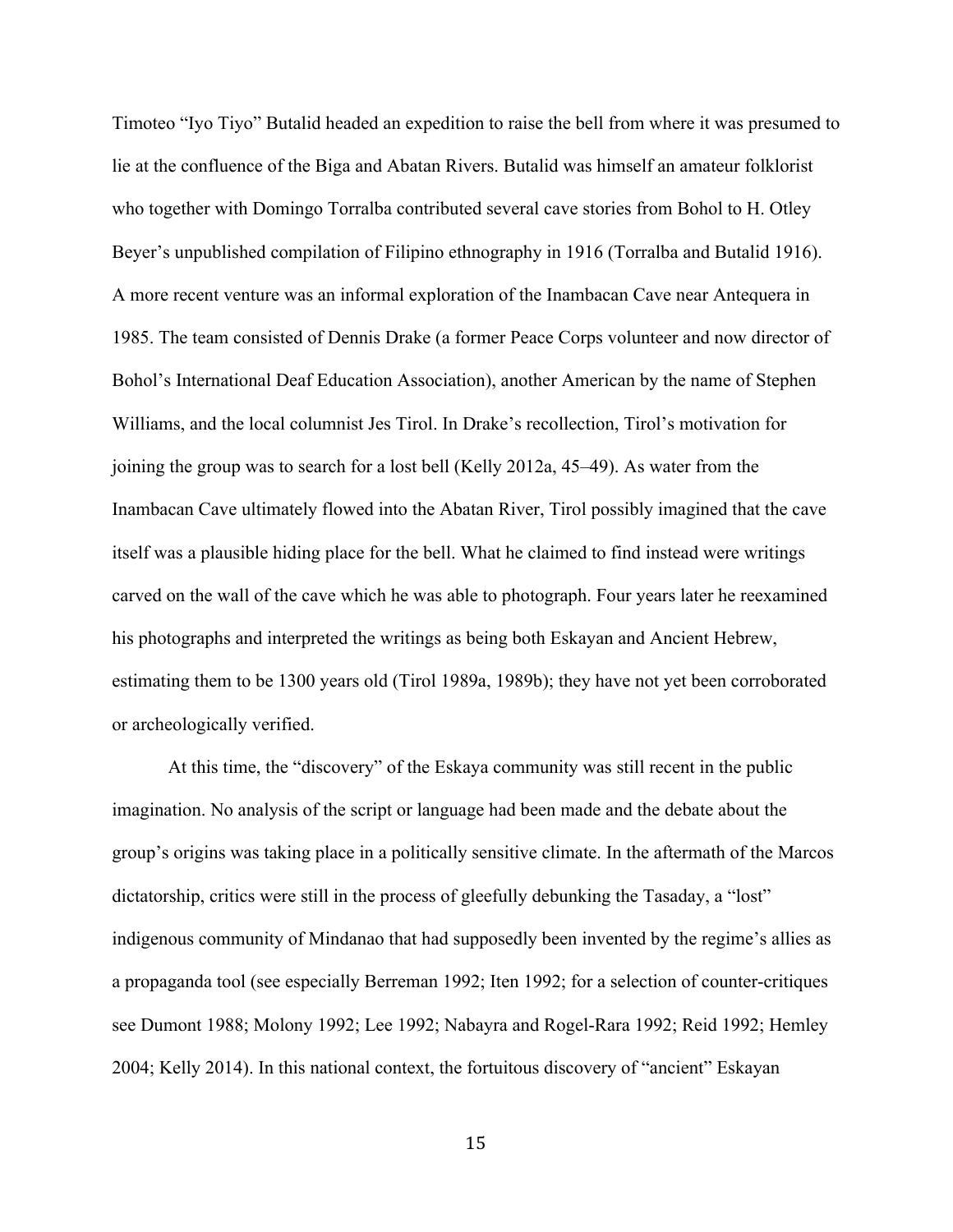writings provided a timely proof of the group's long occupation of Bohol and a legitimization of their disputed indigenous status.

Literal interpretations of the bell as a discoverable artifact may comfortably coexist with moral or supernatural readings. With its limestone composition and dense network of underground caves, Bohol has its fair share of stories about caves, frequently presented as supernatural sources of generosity (Motif N512, Treasure in underground chamber [cavern]). A common tale is of earthenware jars and plates found inside the mouth of a cave, which are borrowed by locals for special events but always faithfully returned. Inevitably, an individual fails to give back a plate or jar resulting in the repossession of all the borrowed goods and the closure of cave's mouth (for descriptions of this narrative elsewhere in the Philippines see Ratcliff 1949; Meñez 1978; Alburo 1980; compare Motifs F353, Kettle borrowed from fairies and not returned, and F358, Money borrowed from the fairies and not returned on time).

These stories are morally instructive in their reinforcement of the principle of reciprocity, but they also serve as explanations for the unaccountable possession or loss of material resources. As the bell-hunting Vice Governor Timoteo Butalid put it, "The people attributed all cases of loss to these caves [of Bohol]" (Torralba and Butalid 1916). Tellingly, in one version of the "lender" tale, recorded by Erlinda Alburo, the objects take the form of modern silverware and chinaware, sourced from America by a supernatural entity (1980).

In her ethnography of Bohol's neighboring island of Siquijor, Hannah Bulloch observed that luck in the form of unanticipated wealth is occasionally attributed to the benevolent actions of supernatural beings known as *engkanto* (via Spanish *encanto* "magic spell"). Among these beings, the so-called *puting dwende* ("white dwarves") are thought by some to leave money around the house when treated with respect but other engkanto require more propitiation. If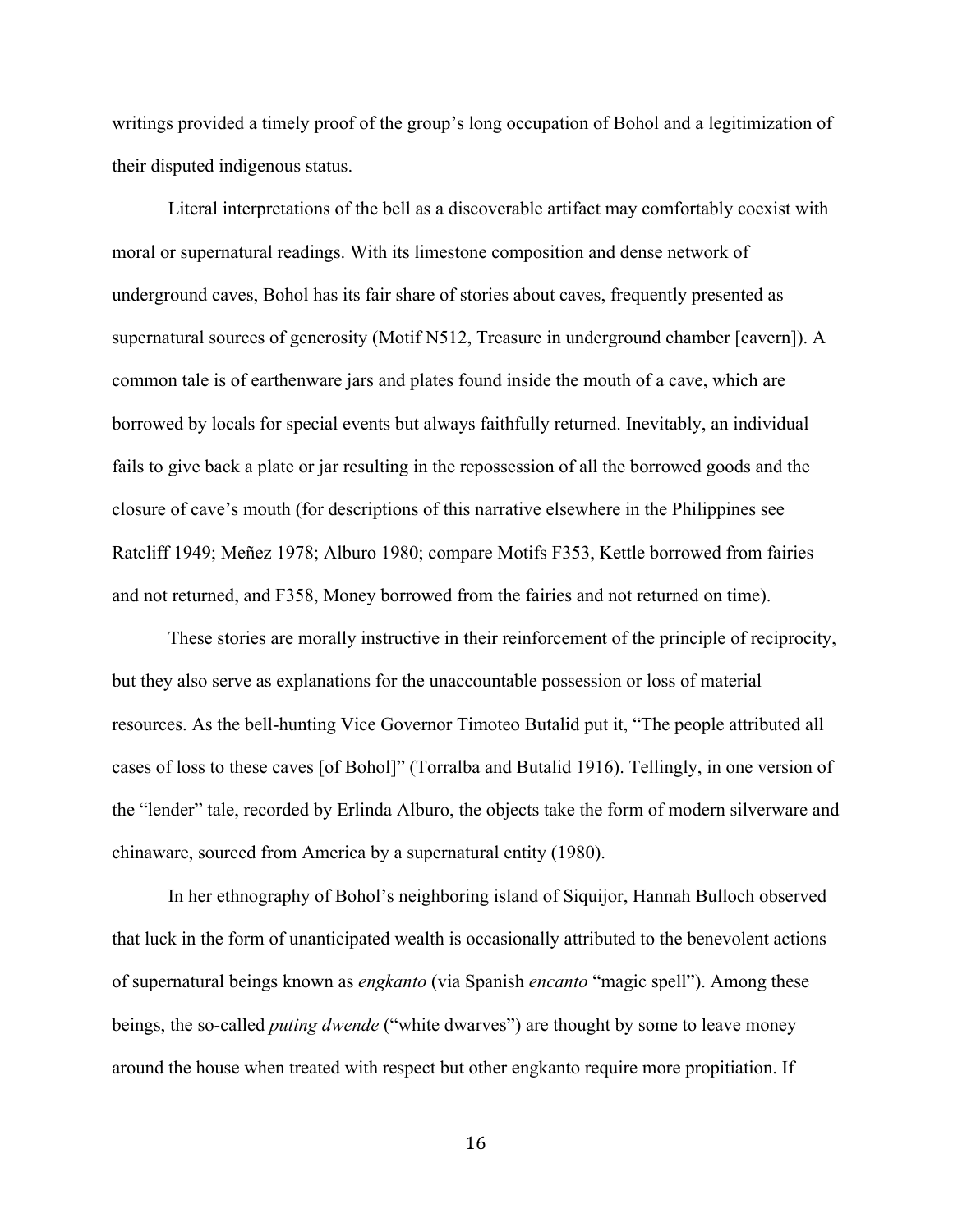granted ritual offerings they may reciprocate with money and good luck but when offended they are also known to make off with the material property of humans (2009, 130; see also Pajo 1954, 138–139; ATU 503, *The gifts of the little people*). Consistent with many Filipino folk beliefs, there is no clear ontological division between the "real" and the supernatural, which are seen to materially interact in the same realm and on the same terms.

George Foster (1967) and Shirley Arora (1987) have reported virtually identical narratives of lost treasure and generous caves from communities in Mexico. Whether these similarities can be attributed to the long trade and political connections between Mexico and the Philippines in the era of Spanish rule is not my concern here. What is of more interest are the shared social circumstances in which these stories are circulated. As in the Philippines, the Mexican stories are presumed by their narrators to be true accounts and are sometimes associated with periods of political upheaval (e.g., the Mexican Revolution). Attempts at locating or retrieving treasure are mostly unsuccessful, but a few cases can always be found of inexplicably wealthy individuals who are identified as having been successful. Indeed, the Mexican treasure is similarly predestined to be found by a rightful owner, and misfortune awaits undeserving claimants. For Foster these tales serve to maintain the economic worldview of static peasant economies since they "account for wealth that can be accounted for in no other manner" (1967, 42). Developing Foster's economic interpretation Arora drew attention to dimensions of personal morality and autobiographical reflection, wherein the failure to obtain treasure helps to "mediate the disparity between aspirations and achievement, between what might have been and what actually is" making the failure "understandable, tolerable, even acceptable, to the narrator as well as to the audience" (1987, 91).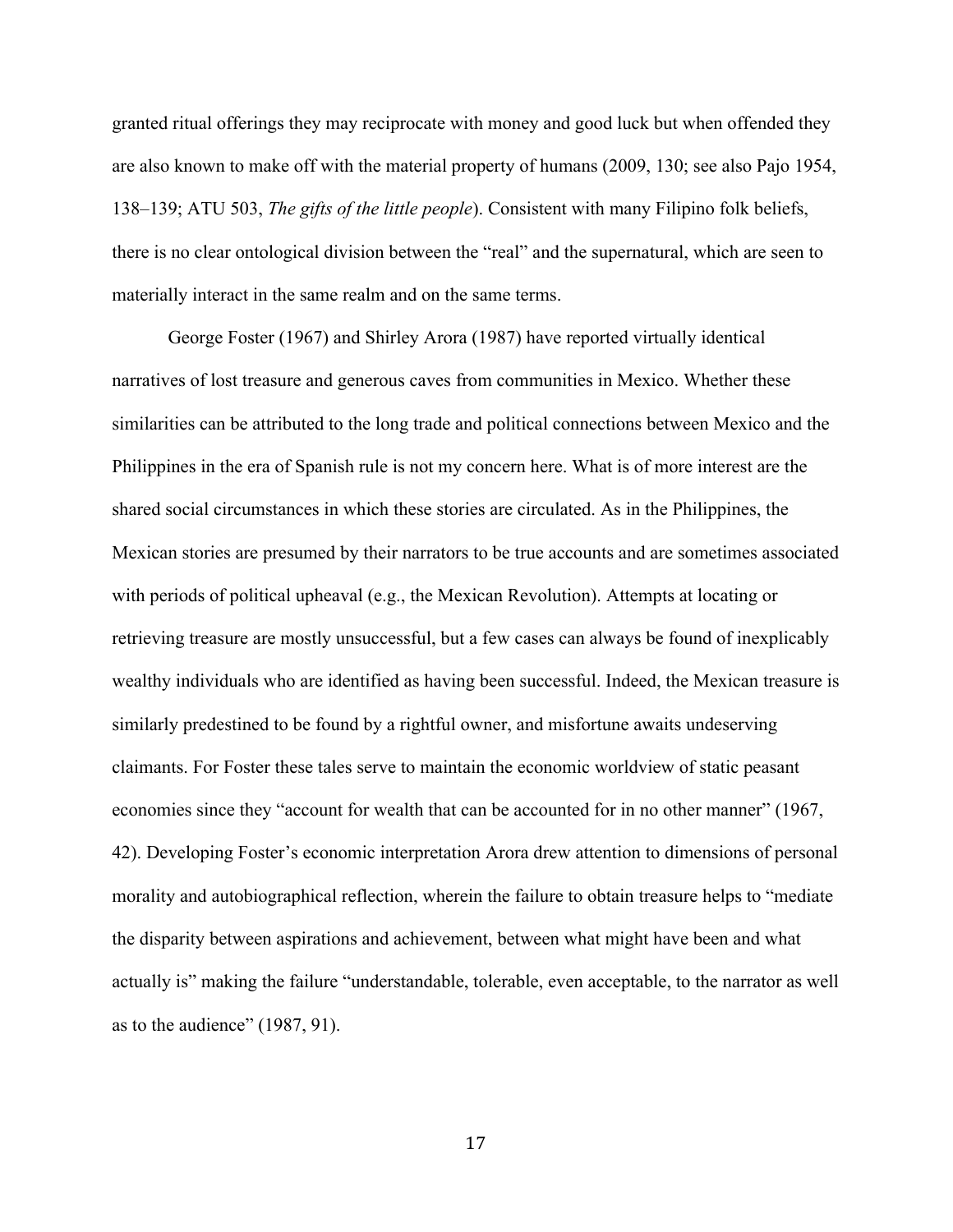# "The White Bell" of the Eskaya

A tension between reality and aspiration is in evidence in a written Eskaya rendition of the Philippine lost-bell narrative, conventionally entitled "The White Bell."<sup>11</sup> However, in contrast to the Mexican treasure stories in Arora's reading, "The White Bell" does not make failure tolerable; rather it postpones the consummation of (inevitable) future success after a period of temporary hardship, offering an insight into the particular uses of Philippine recuperation narratives. "The White Bell" is not among the canonical texts included in the traditional Eskaya curriculum, which means that written copies of it are relatively scarce. I am relying principally on a document supplied by Gemina Palma of Cadapdapan, originally prepared by the late Eleuteria Faustina Viscayda; an incomplete final fragment has been replaced with a text belonging to Decena Nida Palma Salingay who also assisted with the translation and interpretation of the entire narrative. I subsequently made a partial interlinear translation of the story for the purposes of linguistic analysis.<sup>12</sup> The full text of "The White Bell," with its Visayan translation and Roman transliteration, is too large to include here, but can be accessed at the Pacific and Regional Archive for Digital Sources (PARADISEC) along with its interlinearization (to the best of my knowledge, no other English translations are yet available).<sup>13</sup> The following represents a narrative summary of the story in English. Note that I have retained Eskayan words (in italics) wherever these are left untranslated in the original Visayan text:

#### The White Bell

The Spanish arrived in the Philippines between AD 600 and AD 677. By 1777 a war broke out which by 1804 had become a battle between the indigenous biriki ("priests") and the Spanish friars. The two sides had different belief systems. The biriki believed in miracles and venerated an entity known as Salbadur Sunu, whom the Spanish denounced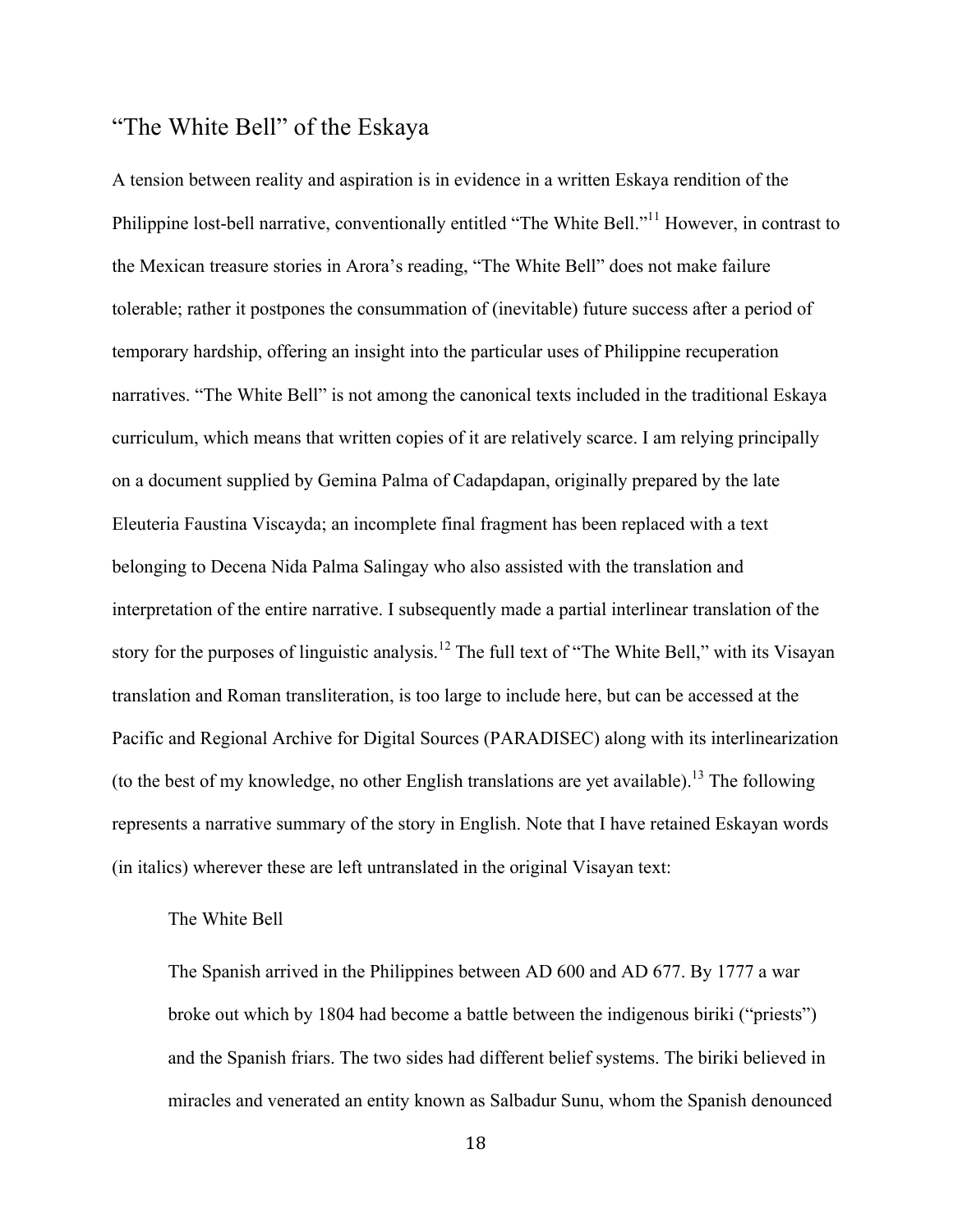as an araara ("false god"). During this conflict, an indigenous priest known as Tumud the Shaman received a vision of how to capture a white bell hanging in the tower of a Spanish church in Malabago. He climbed the tower with a small rope and tied one end to the foot of a bird, and the other to the loop of the bell. The local population, divided between baptized Christians and followers of the indigenous religion, gathered on the floor of the church to witness Tumud's daring. Using his faith in Salbadur Sunu, Tumud intoned the "language of God (Ara)." The parish priest, Fr José Maria, countered this with his friar's faith in Christianity and used Latin, the "language of Christ." Tumud's words prevailed and the bird took flight, towing the bell aloft. It flew to where a creek known as the Abatan flowed into the river at which point the iron fetter of the bell's clasp turned to water and the bell sank into the depths. The worshippers of Salbadur Sunu, who had not submitted to baptism, rejoiced at the recovery of their bell and vowed to die in defense of their motherland. Tumud sent his followers into the forests to fight against the friars. He told them that the bell could only be recovered from the river when those who have died for it are resurrected. If anyone should try to obtain the bell before this time, a mighty flood would issue from the bell's clasp, bringing death to thousands.

### **<Figure 5 here.>**

On the surface, "The White Bell" presents a clash of belief-systems between locals and colonists. The Spanish are followers of Christ while the Boholanos under Tumud the Shaman, follow Salbadur Sunu, glossed by Eskaya readers as the Santo Niño or "Holy Child," an important Catholic icon in the southern Philippines.<sup>14</sup> Here, however, Salbadur Sunu is also interpreted by Eskaya readers as a kind of indigenous Christ figure who visited Bohol before the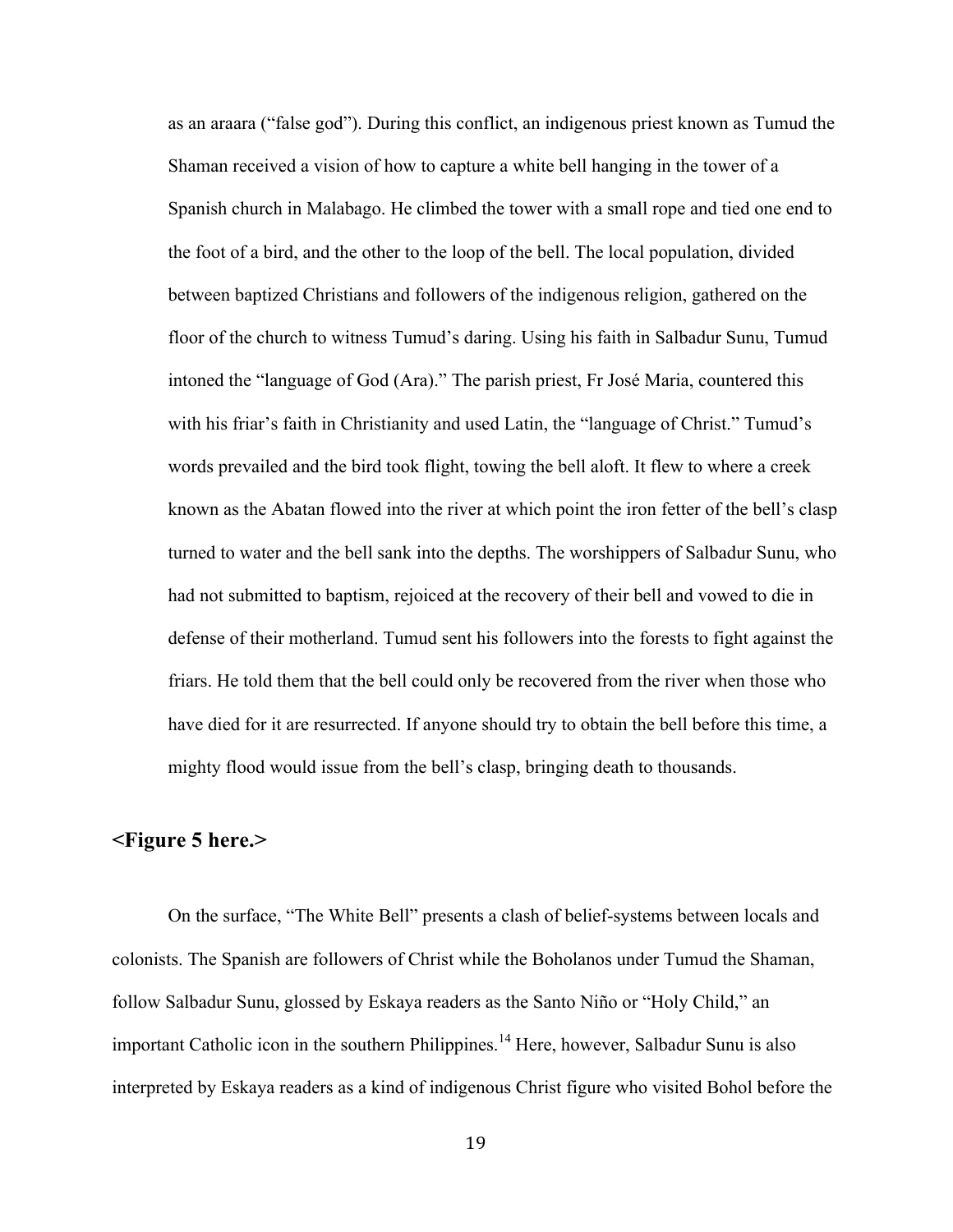arrival of Spanish missionaries. The Spanish faith is portrayed as deficient, and the friars as incapable of belief in miracles. But Tumud's native epistemology is unencumbered by Spanish dogma and he is able to access the miraculous. Language is central to the contest. The "language of God"—presumably but not explicitly Eskayan—is pitted against Latin, the "language of Christ."<sup>15</sup> Tumud's language prevails and the bell is miraculously seized only to be sunk in the river to prevent its recapture.

As mentioned above, Eskaya are mostly members or descendants of members of the Iglesia Filipina Independiente (Philippine Independent Church) founded by Fr Gregorio Aglipay in the aftermath of the Philippine–American War (1899–1902). With its nationalist, revolutionary, and anticolonial agenda, the "Aglipayan church" as it is also known, achieved widespread popularity in the early twentieth century, attracting millions of followers especially in Luzon and Mindanao (Dauncey 1906, 209; de Achútegui and Bernad 1961). The fact that many of the church's staunchest adherents were former nationalist leaders, including Gregorio Aglipay himself, exacerbated the unease felt by the American colonists toward the new movement. Soon enough the contentious issue of church property presented an obvious flashpoint for conflict. Aglipayan priests and congregations claimed rights over the church buildings they had come to occupy, arguing that the buildings never truly belonged to Rome given that they had been constructed with Filipino labor. But by 1906, the Iglesia Filipina Independiente was already in steady decline. US negotiations with the Vatican, together with successful court actions brought by the Roman Catholic Church, resulted in the expulsion of Aglipayan congregations from the buildings they had come to occupy.

In Bohol the very earliest converts to the church were found amongst the Biabas community of Mariano Datahan, and the movement spread to surrounding villages and lowland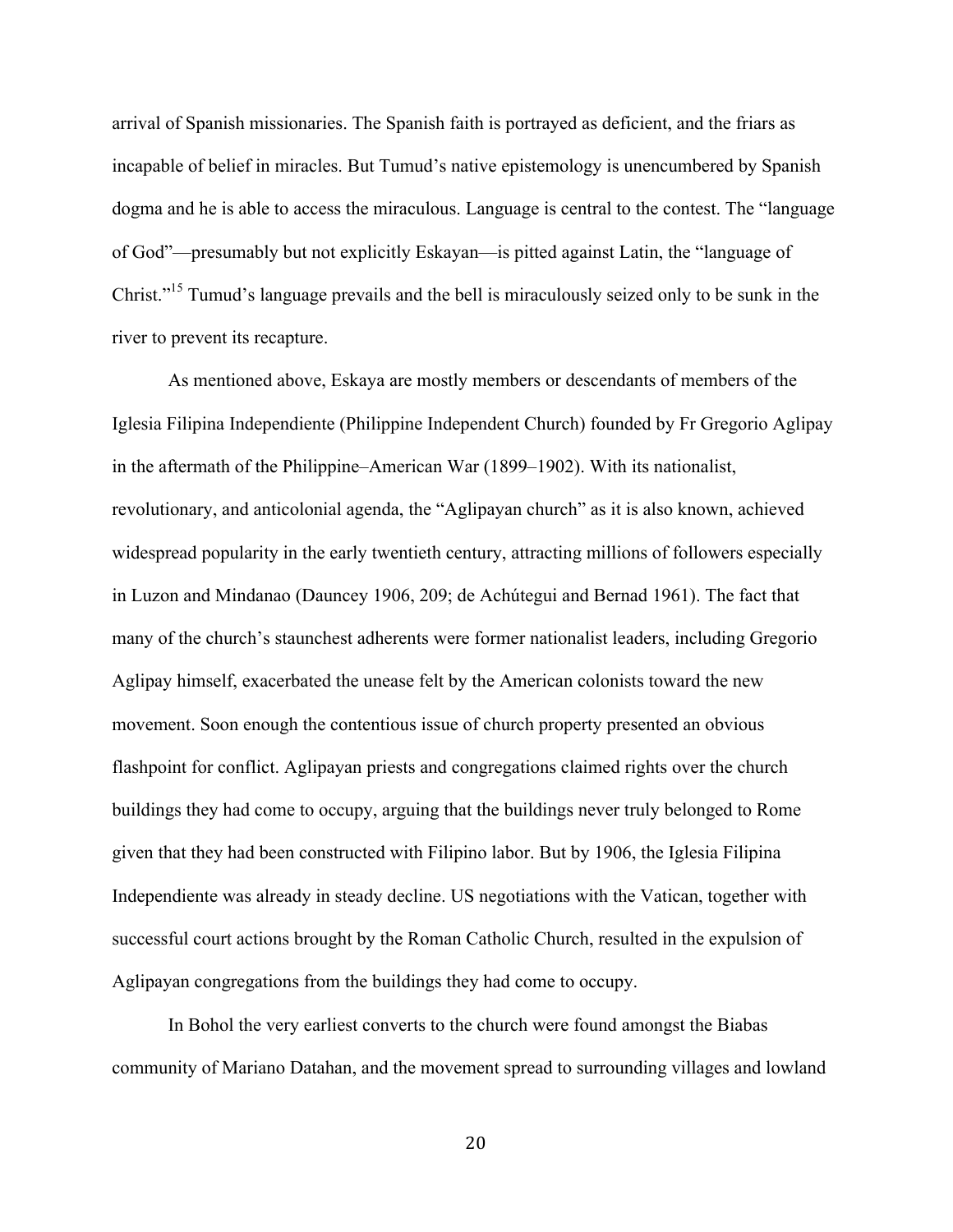towns of the southeast. The reclamation of church property is, arguably, a salient theme in Datahan's rendition of "The White Bell" and while church occupations by Aglipayans are not recorded in Bohol, a curious parallel to Tumud's heroism took place to the south of the island. In 1908 it was reported to the Philippine Commission that Aglipayan activists on the Quimaya River in Misamis Oriental, Mindanao, had removed the bell from their local Roman Catholic church and installed it in their own church where it remained until American administrators intervened (Philippine Commission 1909, vol. 1, 205).

Eskaya readers I interviewed had not heard of this incident in Misamis Oriental but expressed no surprise that such an event had taken place. Nonetheless, readers were not immediately inclined to associate Tumud's reclamation of the bell with the Aglipayan rejection of Rome and appropriation of church property. Instead, "The White Bell" was most often interpreted as an accurate record of a verifiable historical incident and its moral force lay in the recognition that Boholanos were the true bearers of the Christian faith. Contrary to orthodox Aglipayan doctrine, it is common for Eskaya to express the view that Christianity existed in Bohol prior to its later introduction by Spanish missionaries. Moreover, Eskaya Christianity was propagated as a consequence of direct evangelization by Christ himself, in the guise of the Santo Niño. Indeed, the notion that the Santo Niño was present in the Philippines prior to Spanish contact resonates with popular Visayan folklore surrounding the famous Santo Niño statue housed at the Basilica Minore del Santo Niño in Cebu City. While historians agree that the miraculous statue was a gift from Ferdinand Magellan to Rajah Humabon in 1521, a number of local legends maintain that the icon is an ancient artifact pre-dating Magellan's visit (Abellana 1960; Quimat 1980; Vano 1998; cited in Bautista 2010).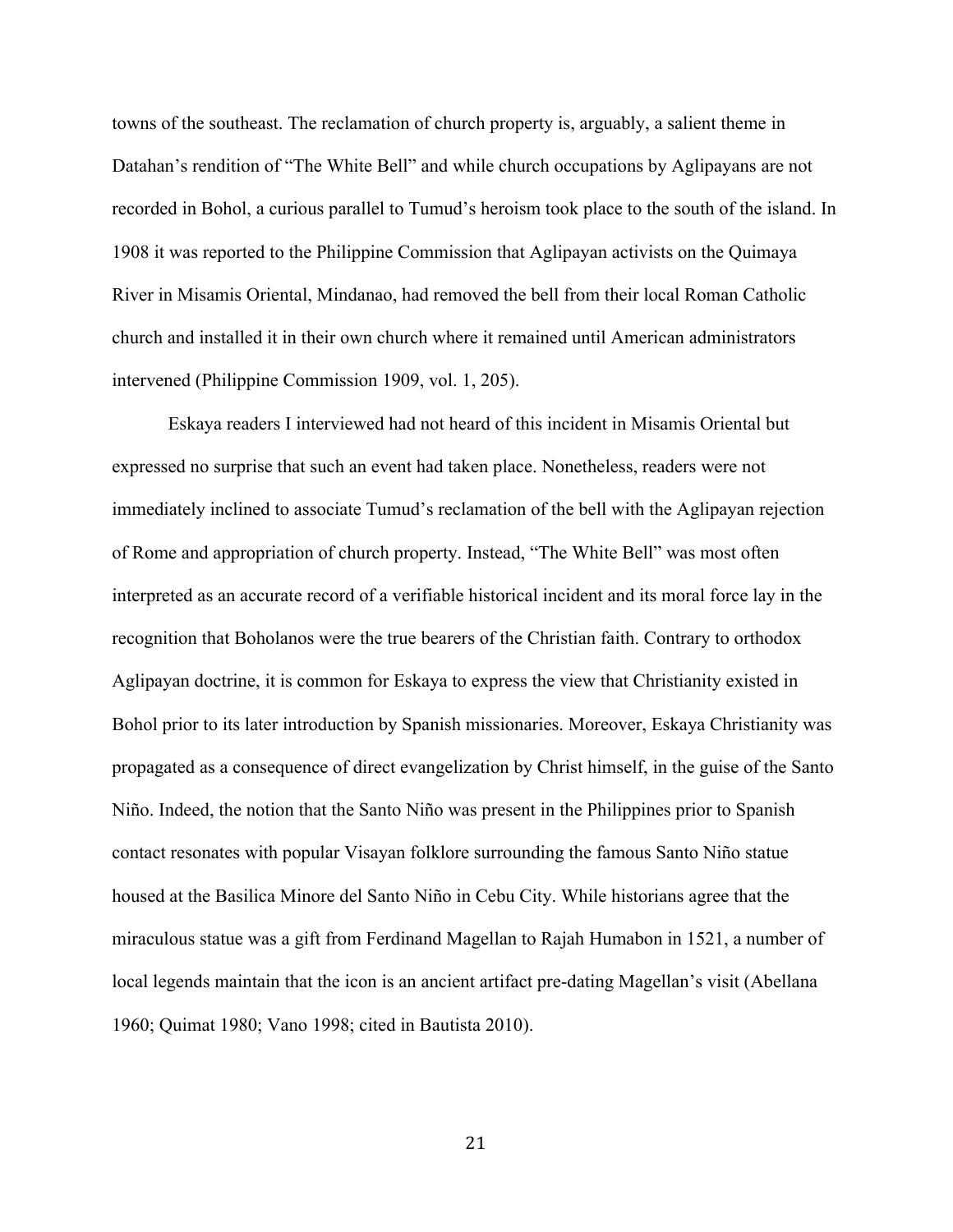The historical reframing of the Santo Niño as a pre-Hispanic journeying Christ permits the Eskaya to reject Catholicism, tainted by its association with Spanish dominance, while retaining Christian belief as an authentically native worldview.<sup>16</sup> For Eskaya readers, "Tumud the Shaman" is identified specifically with the Boholano rebel Tamblot, mentioned earlier, whose insurrection against Spanish occupation in 1621 had a powerful religious motivation. Under Tamblot's leadership, local shamans encouraged the people of Bohol to abandon Christianity, and recruits to the cause were promised invulnerability to Spanish muskets. The rebels set about desecrating religious imagery, and as more communities joined the movement, there began a steady migration into the wild upland interior (Sturtevant 1976, 79–80; Romanillos 1997, 3). For Eskaya readers, however, it was not Christianity itself that Tumud—or Tamblot rejected but the illegitimate version introduced by Spain. In the story, the Spanish denounce the native faith in the Santo Niño (Salbadur Sunu) as the worshipping of a false god. Indeed, the Visayan counterpart of the Eskayan word *araara* ("false god") is *dyusdyus*, a reduplication of the Spanish *Dios* ("God"), and was used as a term of disparagement for the militant religious movements that proliferated in the revolutionary period and after (and with whom the Eskaya came to be associated). The contest of languages in "The White Bell" is a proxy for a religious duel between rival orthodoxies. Banned by Spanish priests, the true native language of Bohol like the true faith it encapsulates—rises up to defeat the interlopers. The bird summoned by Tumud is viewed by Eskaya readers as a miraculous incarnation of the Santo Niño, intervening on behalf of the faithful. Although Tumud wins the contest of faiths, the Spanish are not vanquished. The capture of the bell is merely a reprieve and the rebels flee to the forest to continue their resistance. Today, many Eskaya see themselves as direct successors of Tamblot's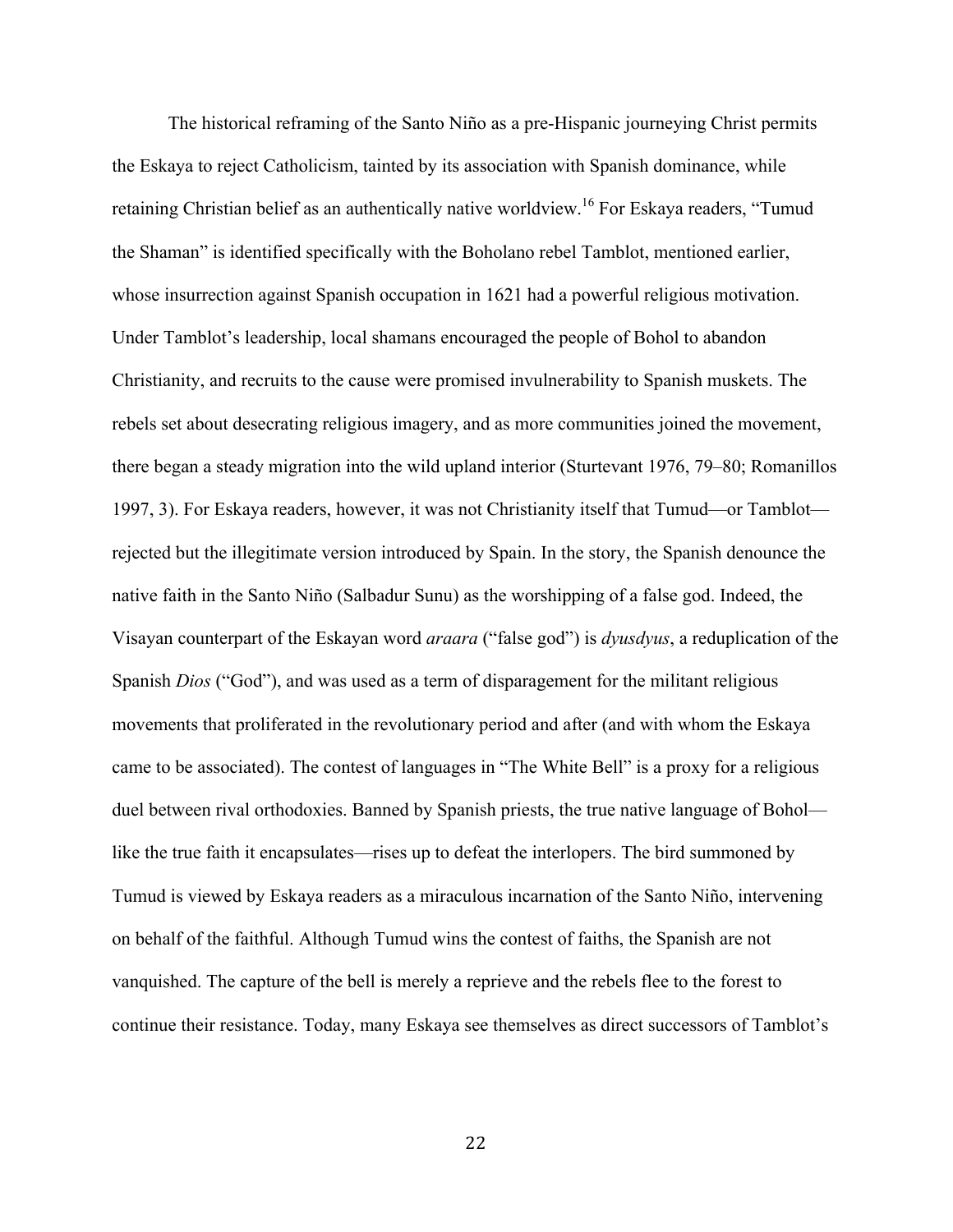rebels, the unbaptized Boholanos who, having fled into the forest, never submitted to foreign rule.

Eskaya readers could not explicate all the details in the story. No account was given for the whiteness of the bell: the Eskayan word *idlak* is translated into Visayan as *ugis* ("white"), a term often used to describe a desirable fair complexion or to designate Europeans generally. Such a racial designation would make sense, given that the bell originally belonged to a Spanish church. Neither was it known why the dates for Tumud's rebellion (1777 and 1804) did not coincide with that of the Tamblot uprising (1621); I have argued elsewhere that dates in Eskaya literature serve a primary linguistic function as markers of "pastness" (Kelly 2012a), or what Reynaldo C Ileto has referred to in a related context as "biblical time" (2011, 250). Nor was there any agreed account of why "the language of Christ" (Latin) and "the language of God" (Eskayan) were set in opposition, although one reader suggested that these were not opposing languages in and of themselves, but simply linguistic weapons in the hands of competing actors; the notion that words possess the power to inflict physical harm is widespread in the Philippines (Meñez Coben 2009, 4). It is not these details, however, that Eskaya readers remark upon during discussions of the tale. At its heart, the story was interpreted as a (perhaps imperfect) historical record vindicating the keepers of Bohol's true faith and the agents of native resistance.

### Conclusion: The Ever-Resounding Bell

As we have seen, the story of "The White Bell" is not exclusive to the Eskaya and its literal interpretation as a lost but discoverable artifact is widespread in Bohol. When the Eskaya first came to public attention in 1980, two of the earliest reports by interested outsiders noted that the community possessed carved wooden tablets that told of Bohol's lost silver bell and that efforts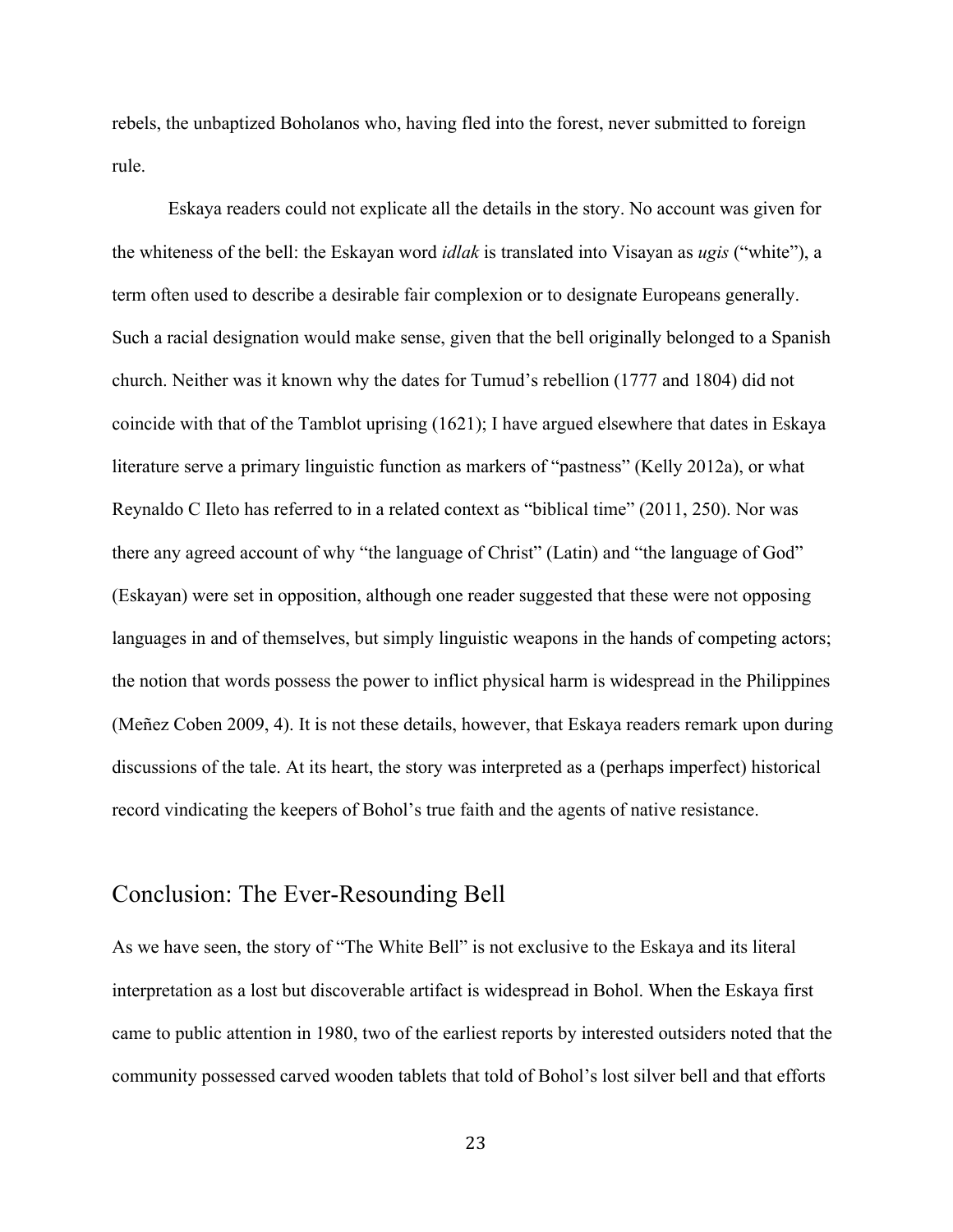were afoot to analyze these texts with a view to locating it (Ramos 1980; Cuizon 1980). But the popularity of literal interpretations of the lost-bell narrative by no means undermines its resonance as a recursive metaphor. After all, while other Filipinos were supposed to have been losing their literary heritage to the Spanish bonfires, Pinay took the precaution of hiding Eskaya writings in a cave, to be heroically rediscovered by Mariano Datahan. In turn, this rediscovery led to the recuperation of Bohol's putative indigenous language and culture. Non-Eskaya Boholanos participated in the same kinds of recuperation narratives when they characterized the Eskaya themselves as a "lost" people awaiting "discovery" by outsiders. The earlier discovery of Pinay's language was poignantly reenacted when the local historian Jes Tirol went looking for the lost bell but instead discovered Eskayan writings in the depths of the Inambacan Cave. No doubt, more discoveries and rediscoveries lie in wait.

Hanging high above the population, bells cannot help drawing attention to themselves, even if the meanings attributed to them are rarely stable. Bells are rung to announce a Mass or a wedding, yet they also give notice of a death or warn parishioners of impending danger. The resounding bell unites the faithful in a call to worship, but—as in Bicol and Mindoro Oriental its sound draws the rapaciousness of enemy heathens. Interpretations of bell stories are similarly polyvalent. In the Eskaya rendition, the bell operates as a token of rightful native ownership. Its mechanical role is to summon the population, a function that is reenacted in Tumud's incantation of Eskayan words summoning the Santo Niño in the guise of a bird. The bird's deliberate submersion of the bell in the river entails a material loss to its legitimate owners but this loss is understood as strategic and temporary—retrieval is possible at an unspecified future time by those who are morally entitled to reclaim it. In this way, the white bell narrative reinforces the moral dimensions of other more proximal experiences of loss and deferred recuperation: the loss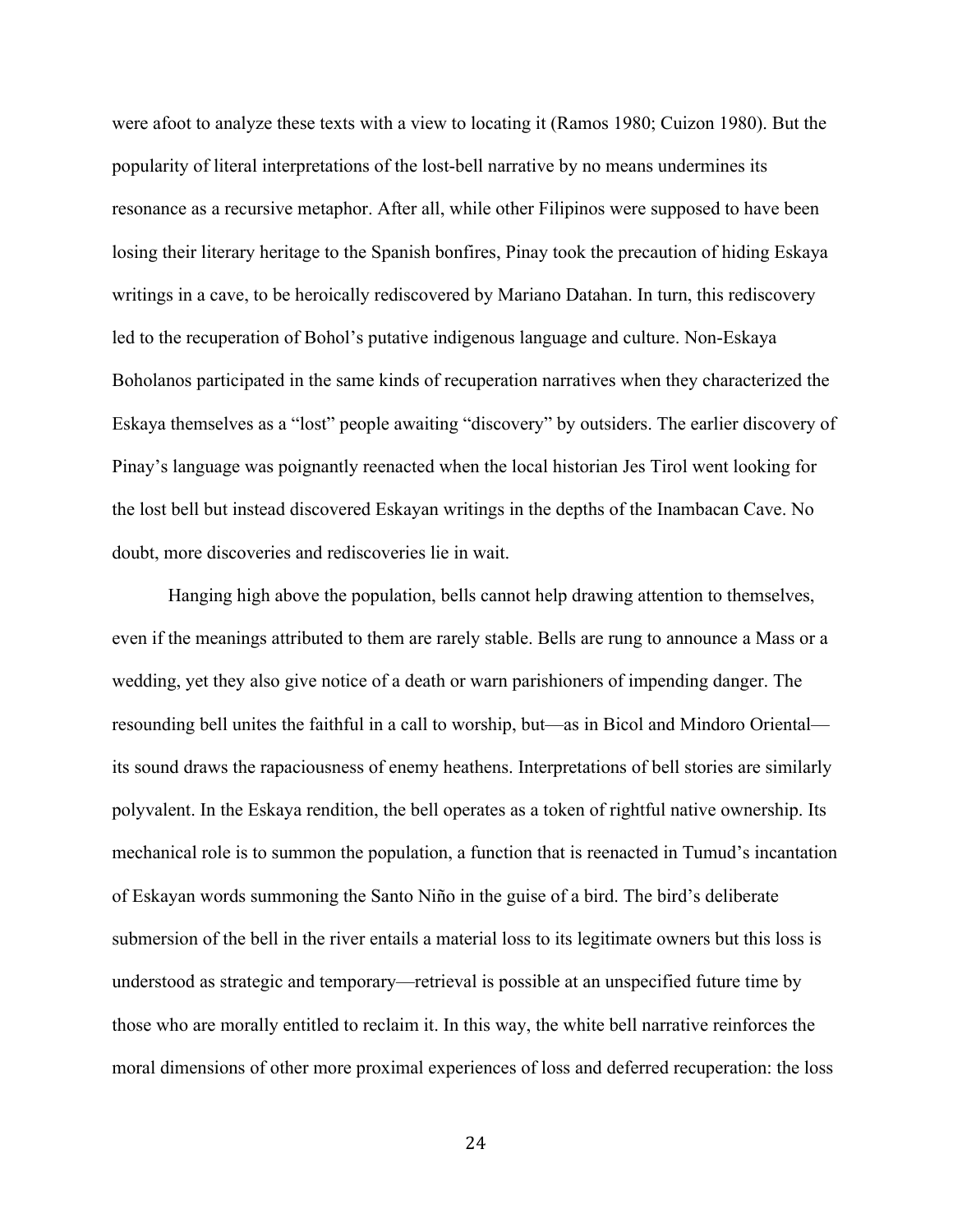of Filipino labor and its reclamation by Aglipayans, and the loss of Bohol's "true" native language and culture and its glorious revitalization by Mariano Datahan.

Amongst all the controversies over cultural authenticity, what the Eskaya community appears to demonstrate—with its avowedly invented traditions of language, script and literature—is that nothing is ever truly created *de novo*. Access to an immaculate native agency is always within the grasp of true believers, glinting under the surface of the ordinary world and awaiting recovery.

*Max Planck Institute for the Science of Human History*

*Jena, Germany*

# Acknowledgments

Special thanks to Decena Nida Salingay for assisting with the analysis and interpretation of "The White Bell," and to Hannah Bulloch for commenting on an early draft of this paper.

### **Notes**

 $\overline{a}$ 

<sup>2.</sup> This population figure is the conventional estimate provided by Eskaya leaders and the National Commission on Indigenous Peoples in Bohol, although there is no survey or census data to support this claim. The only study to have provided a precise figure puts the population at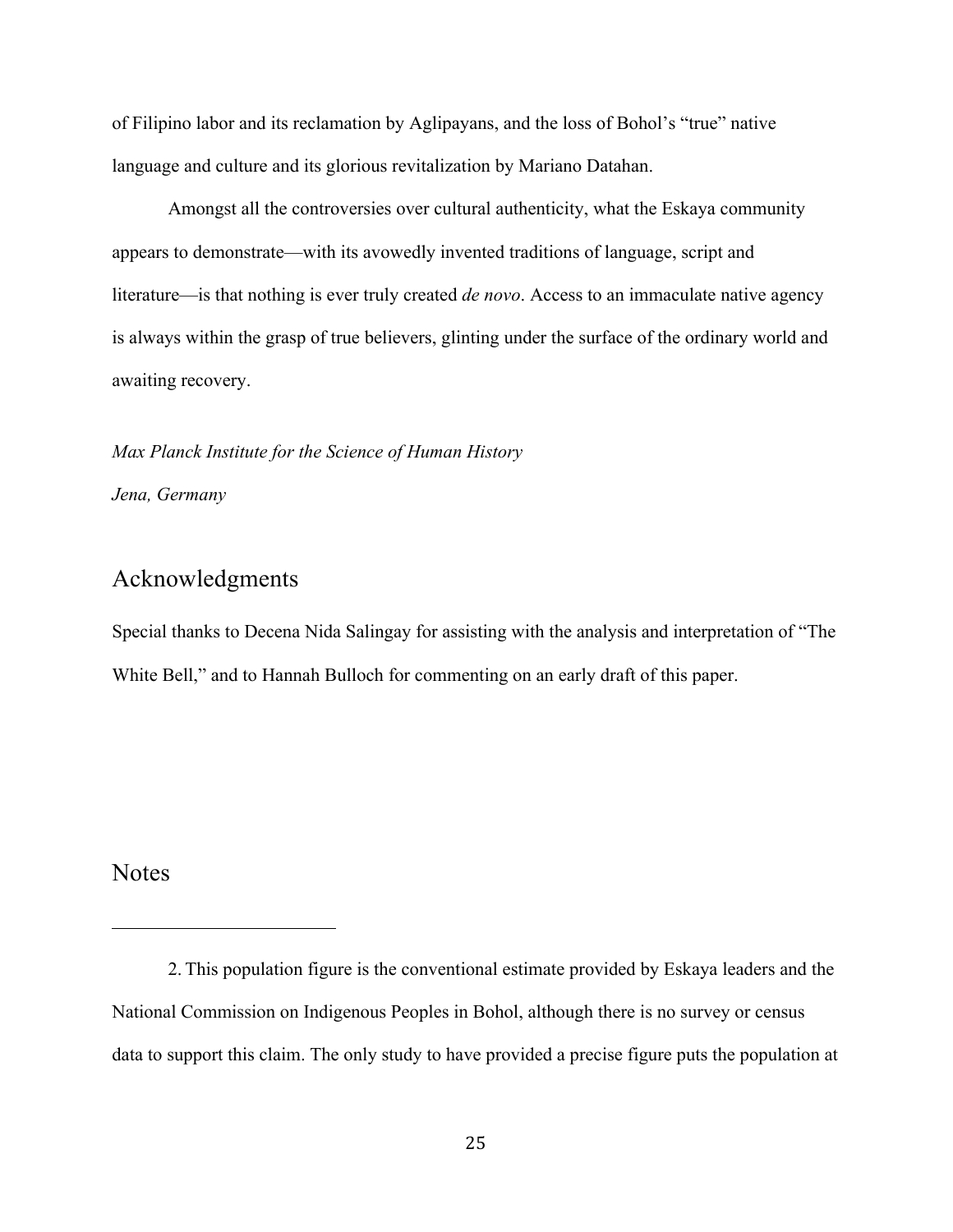739 (Anania 2010) but it is not clear whether this number applies to all Eskaya people or only to those living within the municipality of Pilar.

 $\overline{a}$ 

3. In this paper, the term "Eskayan" is used to designate the language while "Eskaya" is reserved as a qualifier for other elements of Eskaya culture.

4. It is worth briefly remarking on the congruence of the name "Pinay" with the Tagalog/Visayan word *pinay*, a popular term for a Filipino woman; the masculine counterpart is *pinoy*. The words *pinay* and *pinoy* have patriotic overtones and are indeed derived from the final two syllables of *Pilipina* or *Pilipino* combined with the affectionate diminutive suffix *-y*. While I am confident that the culture hero Pinay long predates the relatively recent emergence of the colloquialism *pinay* ("Filipina"), it is interesting that younger Eskaya scribes are now beginning to question whether Pinay might have been female. Since Eskayan and Visayan do not mark grammatical gender in non-borrowed terms, the gender of Pinay is allowed to remain ambiguous although he is always depicted as a man in Eskaya visual imagery. In my heuristic usage I have defaulted to the more conservative view and referred to Pinay with masculine pronouns in English. For a fuller ethnographic treatment of gender in the Eskaya community see Estorba (2006).

5. For a linguistic explanation of this argument see Kelly (2012c, 200).

6. In her discussion of whether Eskaya literature fits classic understandings of "folklore," Ma. Cristina Martinez writes that "[t]he Eskayan texts are definitely not amorphous bodies of oral narrative floating around in peasant villages waiting to be documented/written down by folklorists from universities" (1993).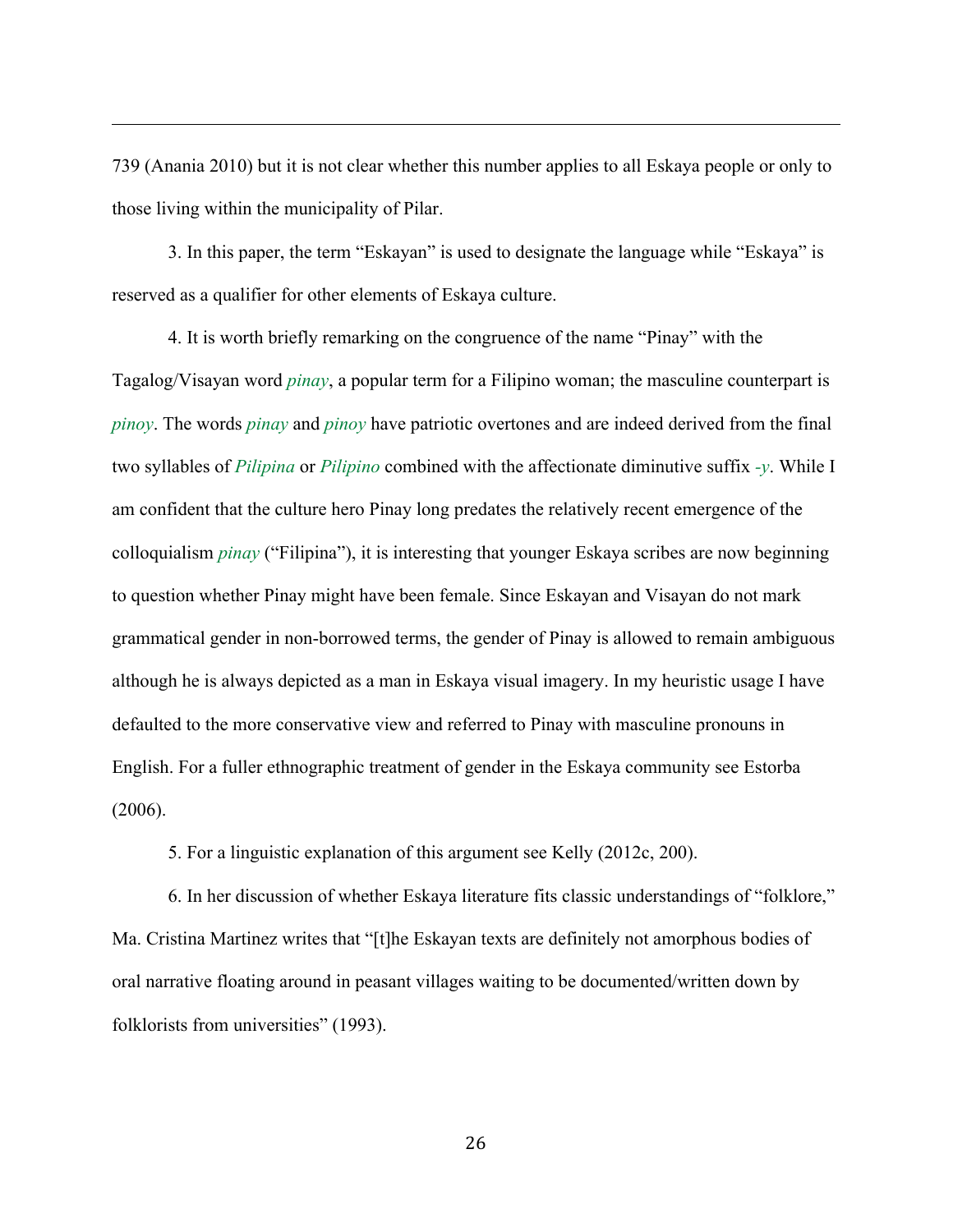7. Otley H Beyer writes: "It cannot be said that such writings did not exist, since the early Filipinos were even more literate than the Mexicans; they used syllabaries of Indian origin. One Spanish priest in southern Luzon boasted of having destroyed more than three hundred scrolls written in the native character" (1979). However, no reference is given to this claim and I have not found any supporting scholarship for it.

 $\overline{a}$ 

8. After this paper passed review, eight additional lost-bell stories from the Philippines have come to my attention in Damiana L. Eugenio's *Philippine Folk Literature: The Legends* (1987, 412–427). Seven of these are variants of the Moro pirate narrative, while the eighth, from Pangasinan, tells of a giant who stole a village church bell but then fell into a river and was dragged to its depths by the weight of the bell.

9. This reading resonates with another Philippine narrative of loss and deferred recuperation, encapsulated in the popular Kapampangan folksong "*Atin ku pung singsing*" ("I have a ring"): "I have a ring/ It is the center of my life/ I inherited it/ from my mother/ I pretended to hide it/ in a container./ It disappeared / without my noticing./ The dirt that piled up in my soul/ Reaches the highest heavens./ I crossed my hands/ across the table. /Whoever finds/ this ring of my heritage/ my impoverished heart/ will follow him forever." Kampapangan scholar Michael Pangilinan draws attention to the line "*Meyalâ ya iti*" ("It disappeared") which contains within it the word *aláya* ("that which is not there"; Pangilinan 2014). Pangilinan reads this as an intertextual pun referencing a sequence of Kampapanga proverbs that define the utility of objects based on their negative space: "A cup is not a cup, if not for that which is not there (aláya). A house is not a house if not for that which is not there. A person is not a person if not for that which is not there." The ring, of course, is an almost prototypical example of an object structured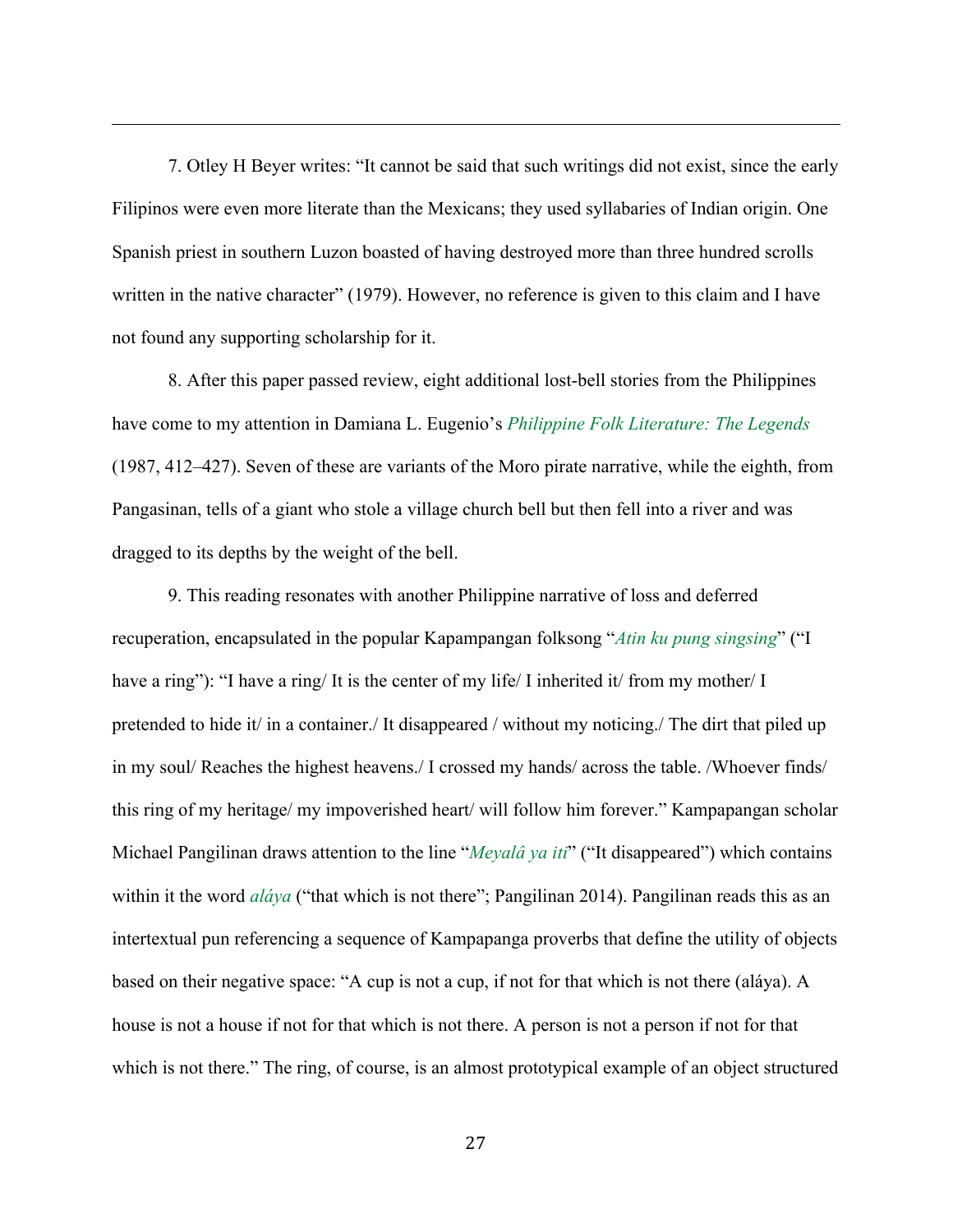by its own aláya. That the lost ring of the folksong was inherited reinforces the implication that the singer's quest is ultimately to recuperate an intrinsic but intangible heritage.

 $\overline{a}$ 

10. I was by no means the first foreign visitor to Bohol to be regaled by lost-treasure stories. Anthropologist Axel Borchgrevink gives an account of various quests to find General Yamashita's gold during his fieldwork in a village on Bohol's south coast in the 1990s. Among those suspected of attempting to retrieve the gold were members of a Japanese reforestation and crew, the local mayor, and Borchgrevink himself who was subtly cross-examined on several occasions. As Borchgrevink puts it: "The theme of outsiders, particularly foreigners, looking for treasure under the cover of other purposes and, it was implied, stealing it from the rightful owners was recurrent in many treasure stories. Foreigners were seen as having clear advantages, as the local people lacked the sophisticated equipment, like metal detectors, seen as necessary for such searches" (2014, 104).

11. An alternative title is "The Story of the Old Philippine Visayas" ("*Witim ya rimuy miriklan Visayan Pilipin*"; "*Kasugiran sa mga karaan Visayan Pilipin*").

12. I am indebted to Noelyn Dano for assistance with the interlinearization of the Visayan layer.

13. See "Eskaya manuscripts from Cadapdapan, Bohol," in The Eskaya Digital Archive, http://catalog.paradisec.org.au/collections/PK2/items/04.

14. In transcriptions of the text, *Salbadur Sunu* is sometimes written "*Salbadur Munu*" and often the two spellings can alternate within the same document. I have been assured by Eskaya readers that this nonetheless refers to the same entity. What it suggests, however, is a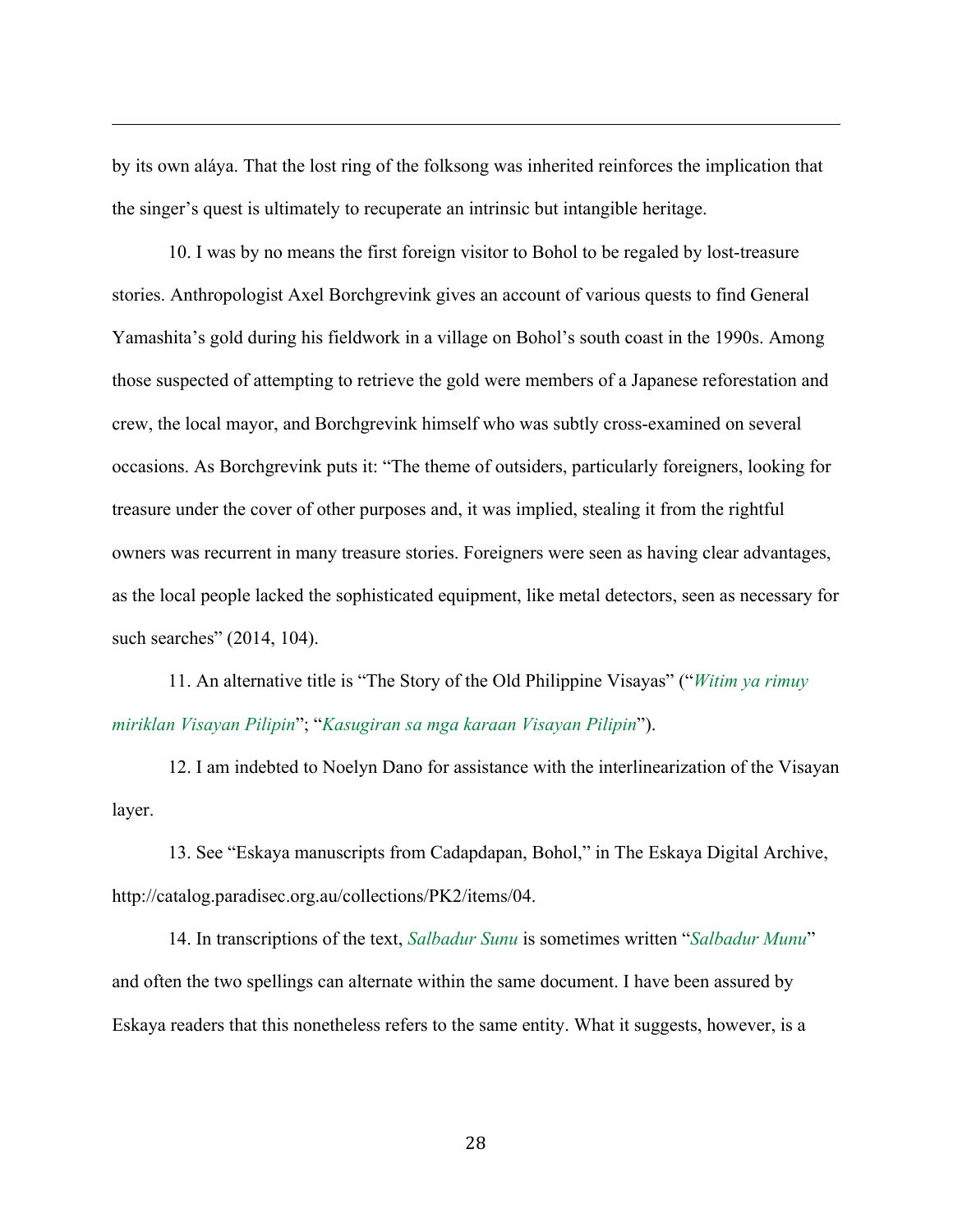derivation from the Spanish *salvador del mundo* ("savior of the world"). Equally, "Sunu" could be understood as a contraction of "Santo Niño."

15. Wolff (1972) defines the Visayan word *latin* as "1 Latin. 1a special k.o. prayer with magical effects." Both senses are apparent in the context of its use in "The White Bell" where the friar's prayer is presented as discursively equivalent to the shaman's spell.

16. In her discussion of the Eskaya text *Ang pagtulun-an sa Bisayas*, Martinez (2003) arrives at a similar conclusion about the symbolic function of the Santo Niño icon for the Eskaya.

# References

 $\overline{a}$ 

- Abellana, Jovito S. 1960. "Bisaya Patronymesis Sri Visjaya." Unpublished MS. Archived at the Cebuano Studies Center, the University of San Carlos, Cebu City.
- Abregana, Brenda. 1984. "Eskaya: The Living Fossil Language in Bohol." *Focus Philippines*, July 28.

Aguilar, Celedonio G. 1994. *Readings in Filipino Literature*. Quezon City: Rex Book Store.

- Alburo, Erlinda Kintanar. 1980. "A Study of Two Cebuano Legends: The Lost Lender and Maria Cacao." *Philippine Quarterly of Culture and Society* 8 (1): 44–59.
- Anania, Joseph. 2010. Eskaya Tribe Cultural Heritage Preservation and Development Program: Pilar, Bohol. Pilar, Bohol: LGU-Pilar.
- Anderson, Benedict. 1998. *The Spectre of Comparisons: Nationalism, Southeast Asia, and the World*. London and New York: Verso.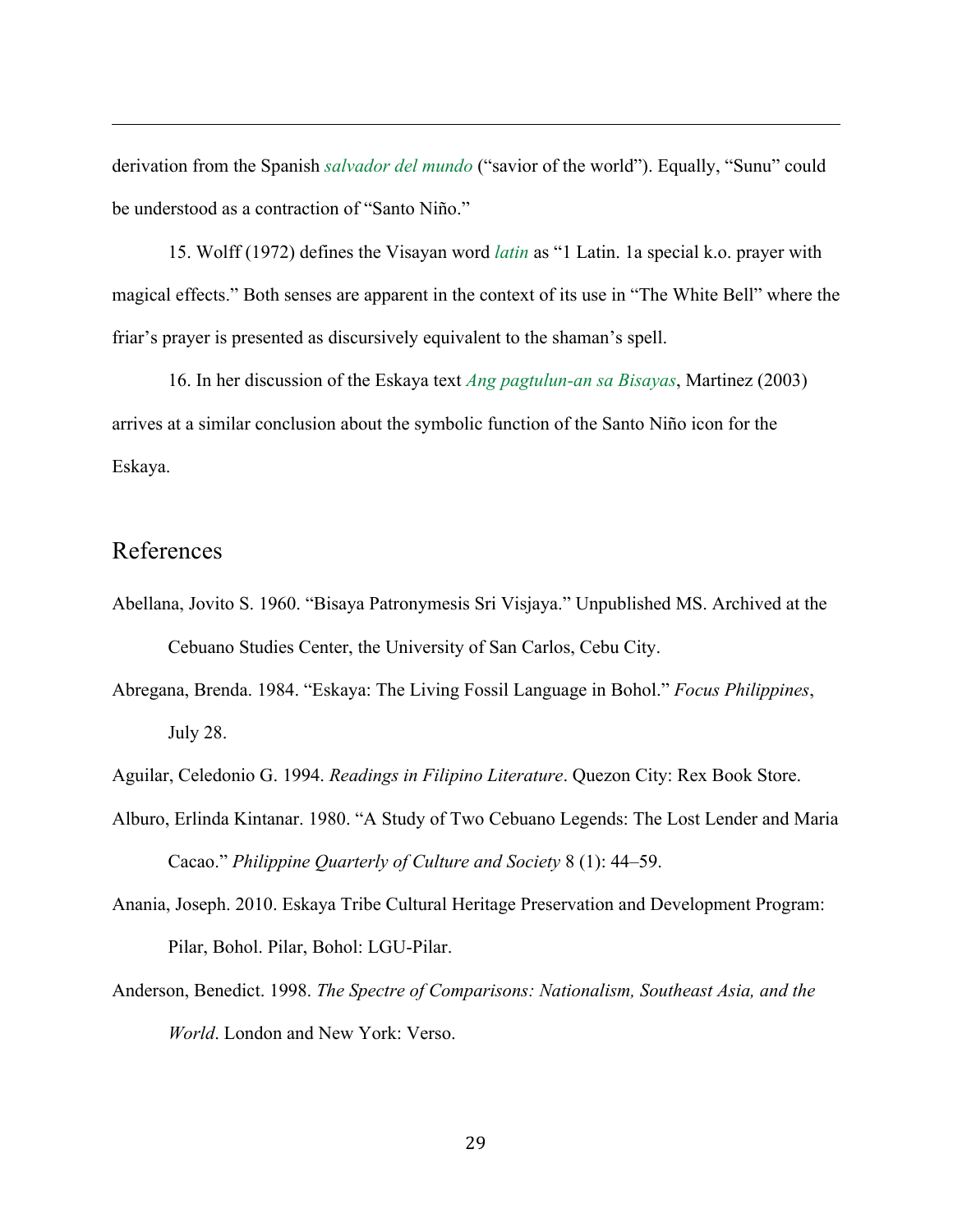- Arora, Shirley. 1987. "Memorate as Metaphor: Some Mexican Treasure Narratives and Their Narrators." In *Perspectives on Contemporary Legend II*, edited by Gillian Bennet, Paul Smith and J.D.A. Widdowson, 79–92. Sheffield: Sheffield Academic Press.
- Aparece, Ulysses B. 2003. "Sukdan Curing practices in Anonang, Inabanga, Bohol: An Ethnography of Performance." PhD diss., University of San Carlos, Cebu City.
- Berreman, Gerald D. 1992. "The Tasaday: Stone Age Survivors or Space Age Fakes?" In *The Tasaday Controversy: Assessing the Evidence*, edited by T. N. Headland. Washington, DC: American Anthropological Association.
- Beyer, Otley H. 1979. "The Philippines before Magellan." In *Readings in Philippine Prehistory*, edited by Mauro Garcia, 8–34. Manila: Filipiniana Book Guild.
- Borchgrevink, Axel. 2014. *Clean and Green: Knowledge and Morality in a Philippine Farming Community*. Quezon City: Ateneo de Manila University Press.
- Bulloch, Hannah. 2009. "In Pursuit of Progress: Narratives of Transformation on a Philippine Island." PhD diss., The Australian National University, Canberra.
- Cannell, Fenella. 1999. "Introduction: Mountains and Plains." In *Power and Intimacy in the Christian Philippines*, 1–26. Cambridge: Cambridge University Press.
- Consul, Stella Marie de los Santos. 2005. "Iniskaya: A Linear Linguistic Description." PhD diss., Cebu Normal University, Cebu City.
- Cuizon, Erma M. 1980. "Eskaya Archives: Bohol Community May Hold Clue to Bisayan Alphabet's Origin." *Tubod*, December.

Dauncey, Campbell Mrs. 1906. *An Englishwoman in the Philippines*. London: John Murray.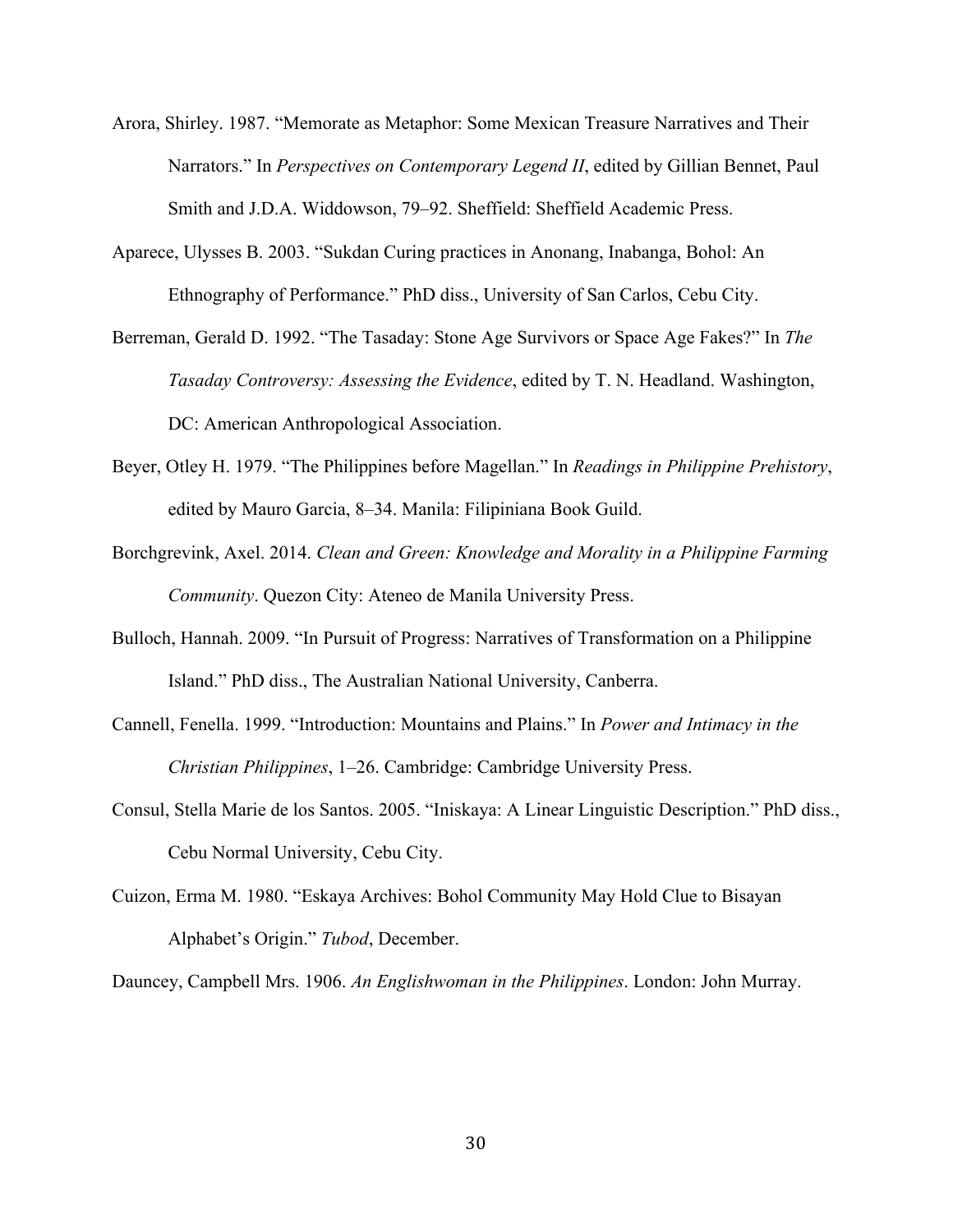- David, E. J. R, and Sumie Okazaki. 2006. "Colonial Mentality: A Review and Recommendation for Filipino American Psychology." *Cultural Diversity and Ethnic Minority Psychology*  $12(1):1-16.$
- de Achútegui, Pedro S, and Miguel A Bernad. 1961. *Religious Revolution in the Philippines: The Life and Church of Gregorio Aglipay: 1860–1960*. Vol. 1. Manila: Ateneo de Manila.

de los Reyes y Florentino, Isabelo. 1889. *El Folk-lore Filipino*. Manila: De Chofré.

Dumont, Jean-Paul. 1988. "The Tasaday, Which and Whose? Toward the Political Economy of an Ethnographic Sign." *Cultural Anthropology* 3 (3):261–275.

Estorba, Regina. 2006. "Scribbling the Voice of a *tende*." *Kinaadman* 17 (1).

- Eugenio, Damiana L. 1987. *Philippine Folk Literature: The Legends*. Vol. 3, *Philippine Folk Literature Series*. Quezon City: The U.P. Folklorists Inc, Folklore Studies Program, U.P. Diliman.
- ———.1993a. "The Origin of the Makopa (Iloko)." In *Philippine Folk Literature: The Myths*. Quezon City: University of the Philippines Press.
- ———.1993b. "Why the Macopa is Bell-Shaped (Oriental Mindoro)." In *Philippine Folk Literature: The Myths*, 451–453. Quezon City: University of the Philippines Press.
- Hemley, Robin. 2004. *Invented Eden: The Elusive, Disputed History of the Tasaday*. Pasig City: Anvil Publishing.
- Hinlo, Aida. 1992. "Proposed Nonformal Education Program for the Eskayas of Bohol." MA thesis, Philippine Women's University, Manila.
- Ileto, Reynaldo C. 1979a. *Payson and Revolution: Popular Movements in the Philippines, 1840– 1910*. Quezon City, Metro Manila: Ateneo de Manila University Press.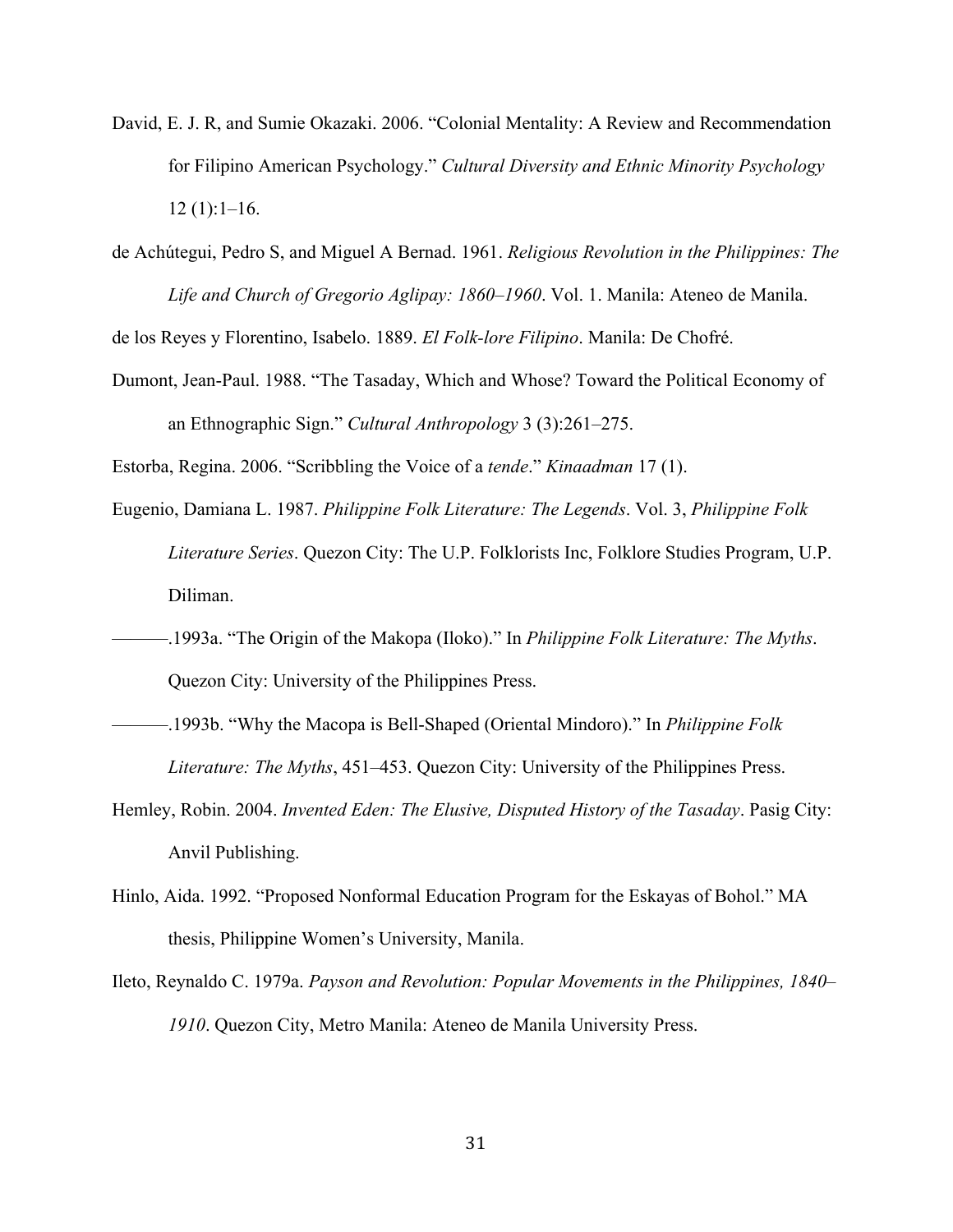- ———. 1979b."Tagalog Poetry and Image of the Past During the War against Spain." In *Perceptions of the Past in Southeast Asia*, edited by A. Reid and D. Marr. Singapore: Heinmann Educational Books.
- -.2011. "A Tagalog Awit of the 'Holy War' against the United States, 1899–1902." In *Orality and Literacy: Reflections across Disciplines*, edited by K. T. Carlson, K. Fagan and N. Khanenko-Friesen. Toronto: University of Toronto Press.
- Iten, Oswald. 1992. "The 'Tasaday' and the Press." In *The Tasaday Controversy: Assessing the Evidence*, edited by T. N. Headland. Washington, DC: American Anthropological Association.
- Kelly, Piers. 2012a. "The Word Made Flesh: An Ethnographic History of Eskayan, a Utopian Language and Script in the Southern Philippines." PhD diss., Canberra: The Australian National University.
- -.2012b. "Your Word against Mine: How a Rebel Language and Script of the Philippines was Created, Suppressed, Recovered and Contested." *The Australian Journal of Anthropology* 23 (3): 357–378.
- -2012c. "The Morphosyntax of a Created Language of the Philippines: Folk Linguistic Effects and the Limits of Relexification." In *Proceedings of the 42nd Australian Linguistic Society Conference—2011, Australian National University, Canberra ACT, 2– 4 December 2011*, edited by M. Ponsonnet, L. Dao and M. Bowler. Canberra: ANU Research Repository, http://hdl.handle.net/1885/9401.
- -.2014. "A Tasaday Tale in Bohol: The Eskaya Controversy and its Implications for Minority Recognition, the Indigenous Peoples Rights Act and the Practice of Cultural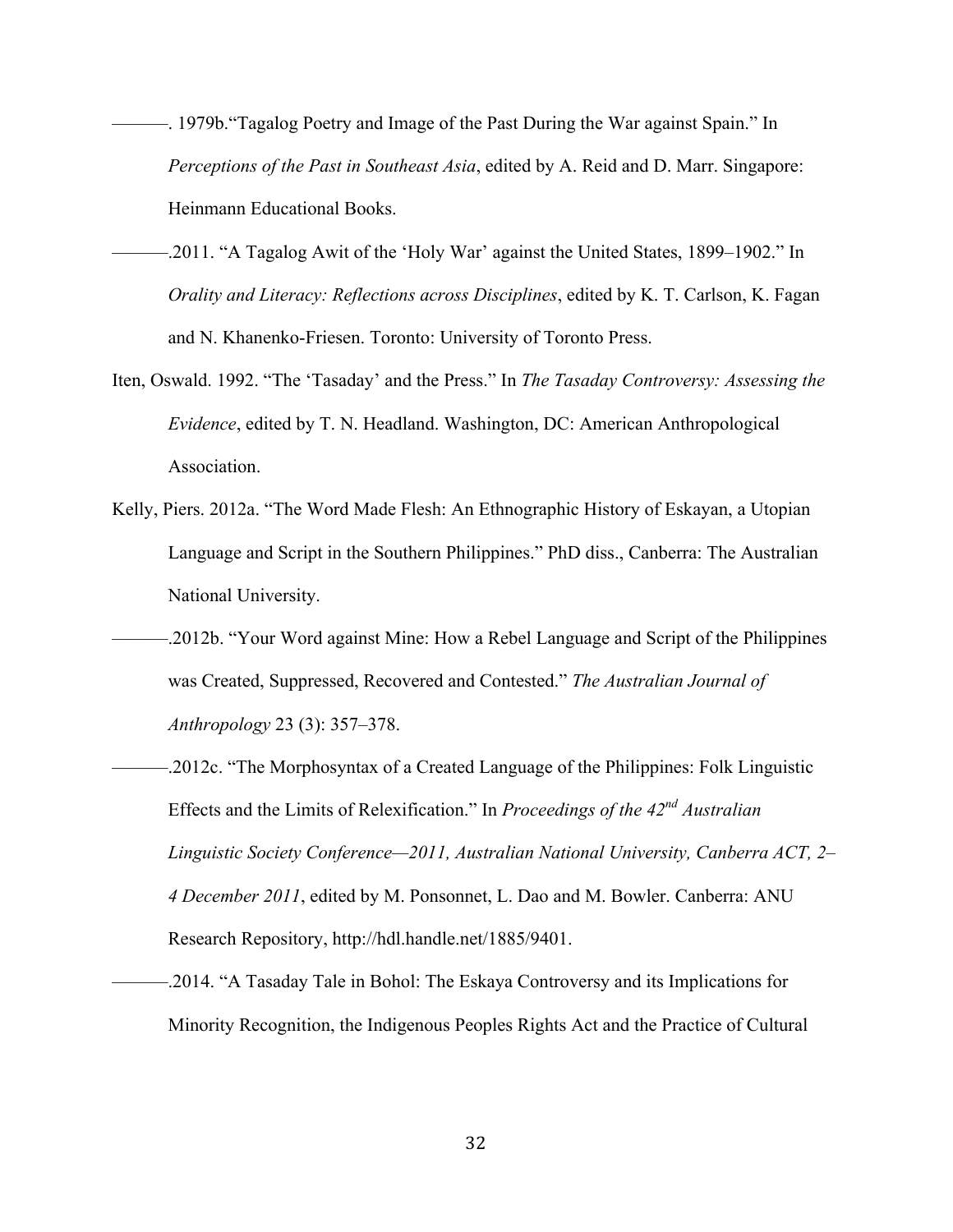Research in the Philippines." *Lumina: A Journal of the Southern Philippines* 24 (2): 1– 24.

- -.2016. "Introducing the Eskaya Writing System: A Complex Messianic Script from the Southern Philippines." *The Australian Journal of Linguistics* 36 (1):131–163.
- Lee, Richard B. 1992. "Making Sense of the Tasaday: Three Discourses." In *The Tasaday Controversy: Assessing the Evidence*, edited by T. N. Headland. Washington, DC: American Anthropological Association.
- Logarta, Margarita T. 1981. "The Eskaya Cult: Children of a Lost Language." *Who*, September 5.
- Martinez, Ma. Cristina J. 1993. "*Gahum ug gubat*: A Study of Eskayan Texts, Symbolic Subversion and Cultural Constructivity." PhD diss., University of the Philippines, Manila.
- Martinez-Juan, Ma. Cristina. 2003. "Double Marginalization and Speaking Back: A Reading of Three Post-Colonial Texts." *Philippine Quarterly of Culture and Society* 31: 281–290.
- Meñez, Herminia Q. 1978. "Encounters with Spirits: Mythology and the Ingkanto Syndrome in the Philippines." *Western Folklore* 37 (4): 249–265.
- Meñez Coben, Herminia. 2009. *Verbal Arts in Philippine Indigenous Communities: Poetics, Society, and History*. Manila: Ateneo de Manila University Press.
- Mojares, Resil B. 1974. "The Myth of the Sleeping Hero: Three Philippine Cases." *Philippine Quarterly of Culture and Society* 2 (3):156–162.
- Molony, Carol H. 1992. "The Tasaday Language: Evidence for Authenticity?" In *The Tasaday Controversy: Assessing the Evidence*, edited by T. N. Headland. Washington, DC: American Anthropological Association.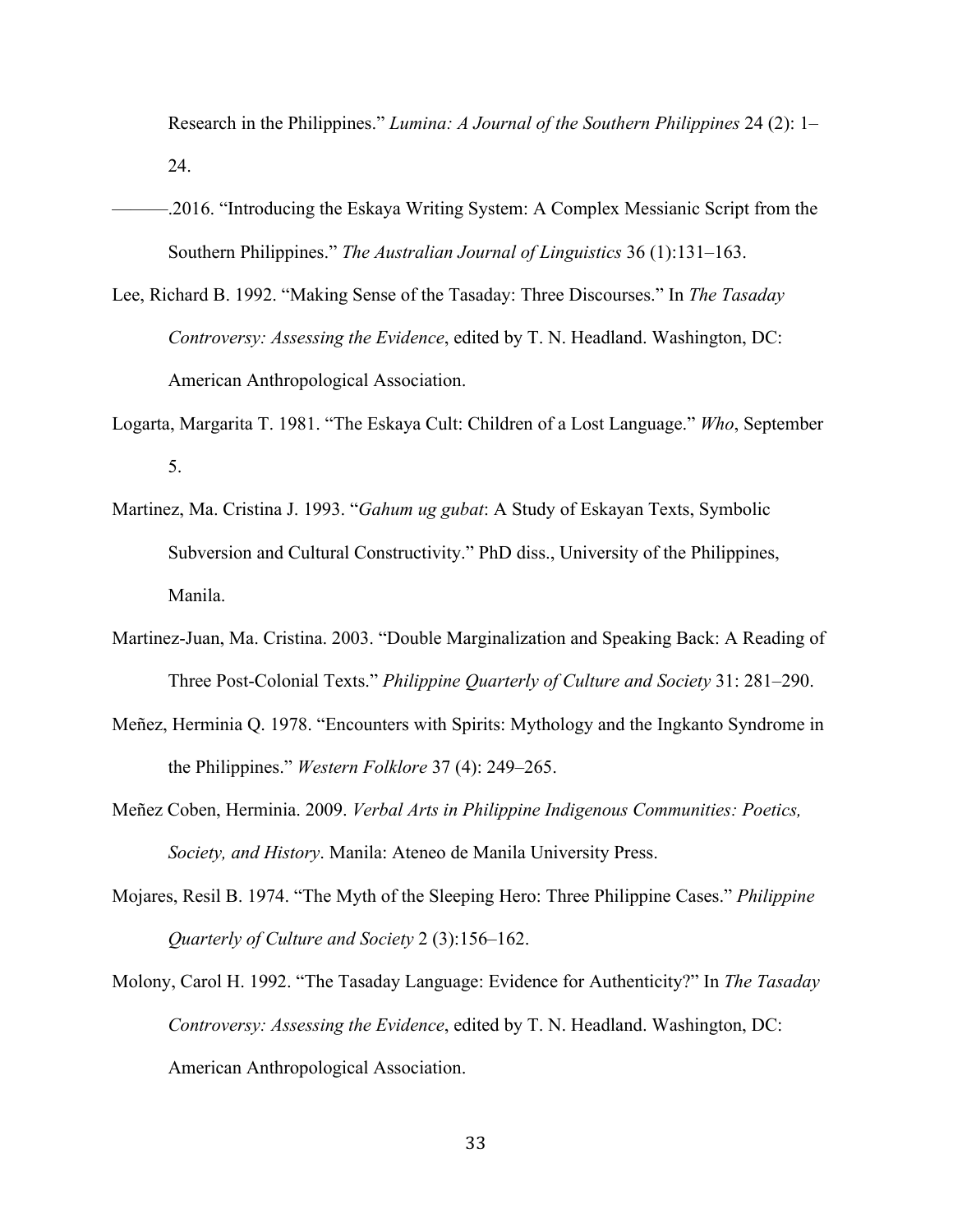- Nabayra, Emmanuel S., and Amelia Rogel-Rara. 1992. "The Genealogical Evidence." In *The Tasaday Controversy: Assessing the Evidence*, edited by T. N. Headland. Washington, DC: American Anthropological Association.
- Ongsotto, Rebecca Ramilo, and Reena R Ongsotto. 2002. *Philippine History: Module-Based Learning*. Quezon City: Rex Book Store.
- Orcullo, Proceso L. 2004. "The Eskaya Communities of Taytay, Duero Bohol: A Study of Change and Continuity." PhD diss., Ateneo De Davao University, 2004.

Pajo, Maria Caseñas. 1954. "Bohol Folklore." MA thesis, University of San Carlos, Cebu City.

Pangilinan, Michael R.M. 2014. *Atin ku pûng singsing*. Unpublished MS.

Payot, Alberto A. 1981. "*Bisayan Eskaya: Karaang pinulongan sa Bohol?*" *Bisaya*, June 3.

Peralta, Jesus T. to Alfonso B Catolin, Feburary 23, 2005. NCIP Bohol Archives.

Philippine Commission. 1904. *Fourth Annual Report of the Philippine Commission: 1903. In Three Parts*, vol 3. Washington: Government Printing Office.

———.1909. *Report of the Philippine Commission to the Secretary of War: 1908*, vol 1. Washington: Government Printing Office.

Quimat, Lina. 1980. *Glimpses in History of Early Cebu*. Cebu: The University of San Carlos.

- Ramos, Salome. 1980. "National Book Week Project Proposal Addressed to Mrs. Corazon M Nera, FAPE Library, Legaspi Village, Makati, Metro Manila." Bohol Provincial Library Archives.
- Ratcliff, Lucetta K. 1949. "Filipino Folklore." *The Journal of American Folklore* 62 (245): 259– 289.
- ———.1951. "Some Folklore from Bicol Province, Philippine Islands." *Western Folklore* 10 (3): 231–236.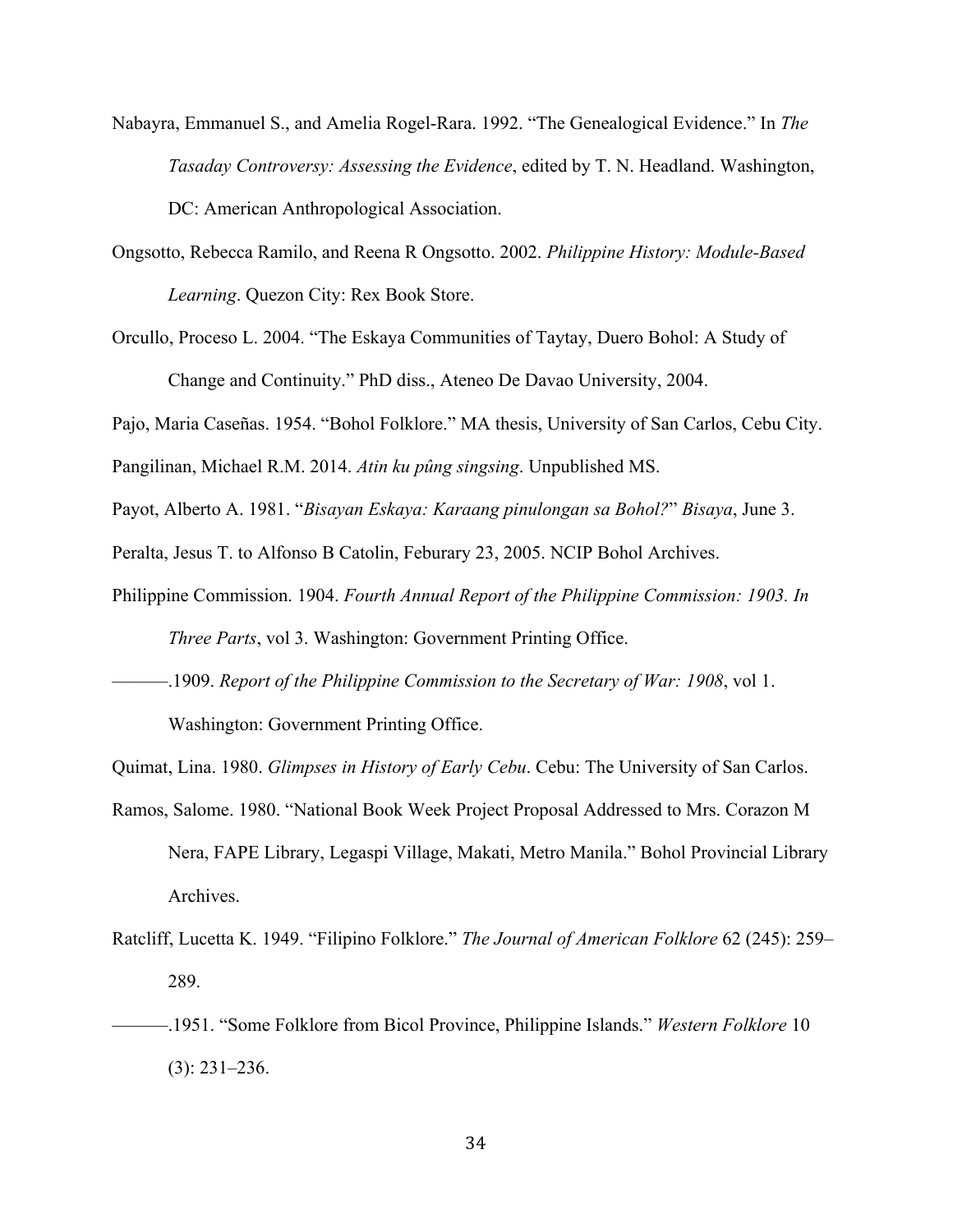Reid, Lawrence A. 1992. "The Tasaday Language: A Key to Tasaday Prehistory." In *The Tasaday Controversy: Assessing the Evidence*, edited by T. N. Headland. Washington, DC: American Anthropological Association.

Rizal, José. 1886. *Noli me tángere*. Valencia and Madrid: F. Sempere y Compañía.

- ———. [1889–1890] 1972. *The Philippines a Century Hence* [Filipinas dentro de cien años]. In Alzona, Encarnación (trans.), *Political and Historical Writings*, vol. 7. Manila: National Historical Institute.
- Romanillos, Emmanuel Luis A. 1997. *The Dagohoy Rebellion Revisited*. Quezon City: University of the Philippines-Diliman.
- Ronquillo, Wilfredo P. 1995. "Anthropological and Cultural Value of Caves." *Philippine Quarterly of Culture & Society* 23: 138–150.
- Root, M. P. P. 1997. *Filipino Americans: Transformation and Identity*. Thousand Oakes, CA: Sage.
- Sturtevant, David R. 1976. *Popular Uprisings in the Philippines, 1840–1940*. Ithaca: Cornell University Press.
- Thomas, Megan C. 2012. *Orientalists, Propagandists and Ilustrados: Filipino Scholarship and the End of Spanish Colonialism*. Minneapolis and London: University of Minnesota Press.
- Thompson, Stith. 1955–1958. *Motif-Index of Folk-Literature: A Classification of Narrative Elements in Folktales, Ballads, Myths, Fables, Mediaeval Romances, Exempla, Fabliaux, Jest-Books and Local Legends*. 6 vols. Copenhagen: Rosenkilde and Bagger.
- Tirol, Jes B. 1989a. "Bohol: A New Jerusalem?" *The Bohol Chronicle*, March 19. ———.1989b. "Bohol: A New Jerusalem?: 2nd Installment." *The Bohol Chronicle*, March 26.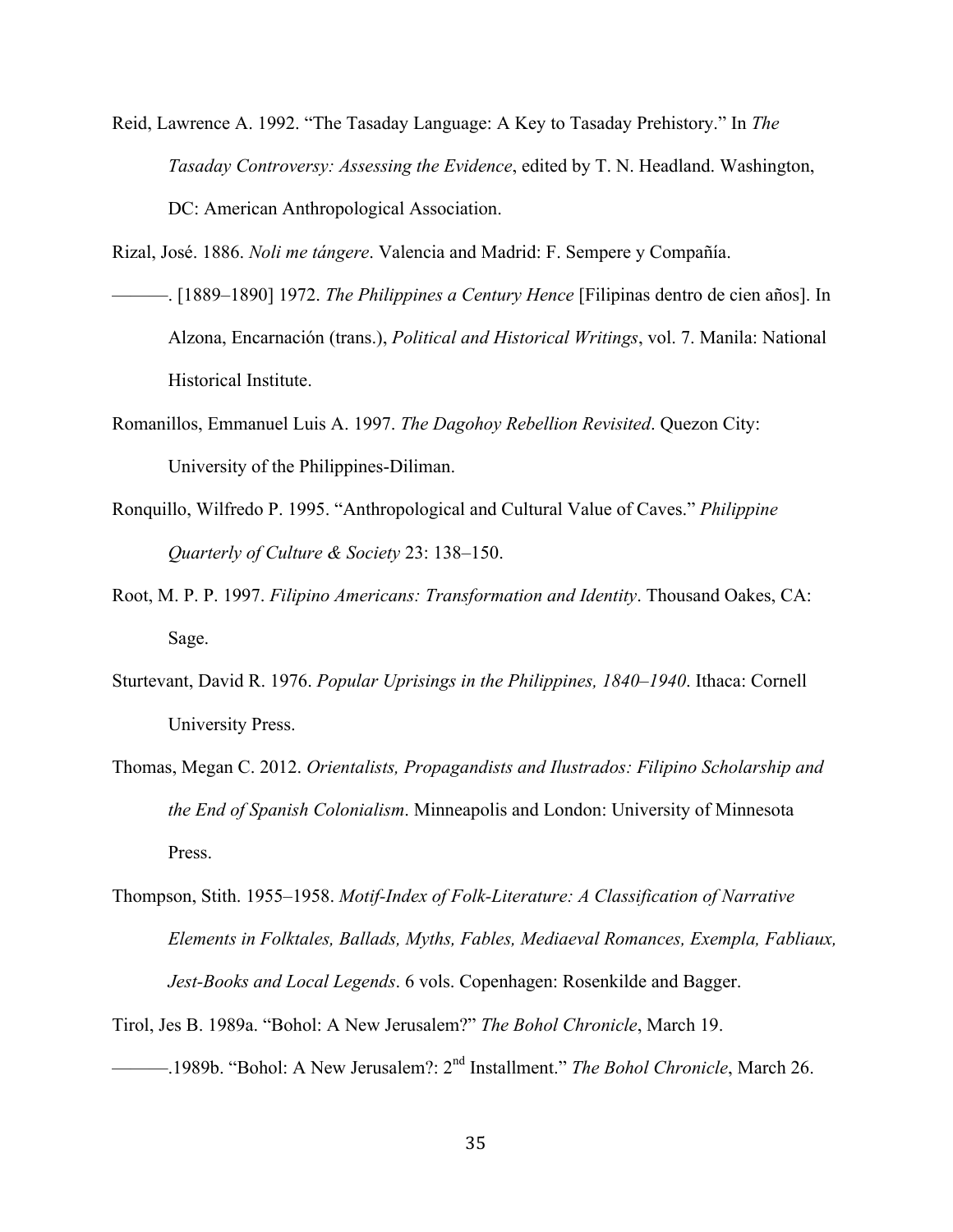———.1993. "Eskaya of Bohol: Is it a Tribe?" *The Bohol Chronicle*, June 20.

- Tirol, Victoriano B. 1968. "A Study of Bohol Literature (Hero-Tale, Drama, Poetry and Short Story)." PhD diss., The Pontifical and Royal University of Santo Tomas, Manila.
- Torralba, Domingo, and Timoteo Butalid. 1916. "Some Stories Connected with the Caves of Bohol," In *Ethnography of the Bisaya Peoples*, vol. 3*,* edited by O. H. Beyer: Paper no. 71. Box 103.
- Torralba, Milan Ted. 1991a. "Description of Preliminary and Future Data Elicitation for Linguistic Analysis of the Eskaya Language of Bohol." Paper submitted in partial fulfilment of the requirements for the subject of Linguistics 703 (Field Methods in Linguistics). M.A. Linguistics. The Pontifical and Royal University of Santo Tomas.
- -.1991b. "The Morphology of the Eskaya Language." Term paper submitted in partial fulfilment of the requirements in LNG 704 (Morphology & Syntax), The Pontifical and Royal University of Santo Tomas.
- -1993. "A Linguistic Investigation into the Origin and Structure of the Eskaya-Bisayan Ethnolanguage." Thesis proposal presented to the Graduate School, The Pontifical and Royal University of Santo Tomas.
- Uther, Hans-Jörg. 2004. *The Types of International Folktales: A Classification and Bibliography, Based on the System of Antti Aarne and Stith Thompson.* Helsinki: Suomalainen Tiedeakatemia and Academia Scientiarum Fennica.

Vano, Manolo O. 1998. "Folk Religion and the Revolts in the Eastern Visayas." In *Kasaysayan at Kamalayan: Mga piling akda ukol sa diskursong pangkasaysayan*, ed. N. M. R. Santillan and M. P. B. Conde, 101–21. Quezon City: Limbagang Pangkasaysayan. Wolff, John U. 1972. *A Dictionary of Cebuano Visayan*. Ithaca: Cornell University.